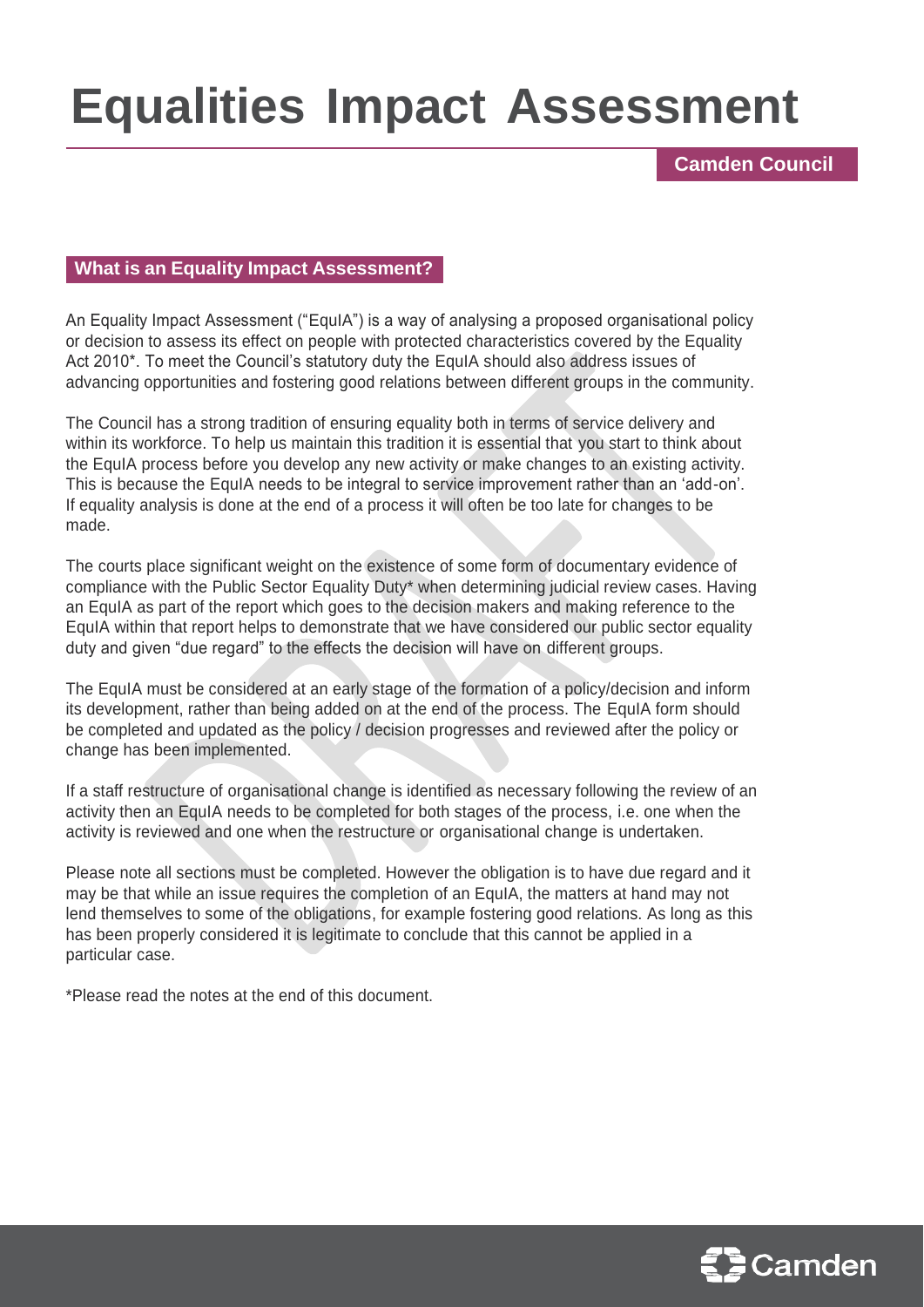Name of proposed decision/policy being reviewed: **Canalside to Camley Street Supplementary Planning Document**

# **Question 1**

 $\overline{\phantom{a}}$ 

What is changing and why?

If the issue is going for decision, e.g.at Cabinet meeting, what are the decision makers being asked to decide? If you are reviewing a policy what are its main aims? How will these changes affect people?

#### **What is changing and why?**

Camden Council has prepared the Canalside to Camley Street Supplementary Planning Document (SPD) which, following public consultation, is intended to be adopted as planning guidance relating to the area around Camley Street and St Pancras Way.

The Council's adopted Local Plan identifies the Camley Street area as a Community Investment Programme (CIP) regeneration area and area of expected growth. The Local Plan identifies four key emerging priorities for the area.

- **Creating a more vibrant, attractive area** that builds on its location adjacent to King's Cross Central and close to Camden Town
- **Enhanced connectivity and public realm,** with more active overlooking of the street at different times of the day
- **Creating new public spaces and greening of the street environment**
- **Making more efficient and intensive use of land**, taking opportunities to provide a mix of uses, including new housing and employment floorspace

The Local Plan says that the Council will produce a vision or planning framework to ensure that growth and change takes place in an integrated and sustainable way. The guidance is based on Council policies in the adopted Local Plan which was itself subject of an Equalities Impact Assessment (EquIA). The Camley Street Neighbourhood Plan (which covers a smaller area than the SPD) has also been subject of an EquIA.

The Canalside to Camley Street area has been seeing a considerable amount of development activity and interest, with proposals for a number of sites in the pipeline and likely to come forward. This includes significant development in neighbouring Kings Cross Central and the transformation of Agar Grove Estate to the north. Further schemes at the south end of Camley Street have been completed. In addition, proposals have emerged for sites along St Pancras Way including St Pancras Hospital, the 'Ugly Brown Building' site, St Pancras Commercial Centre and Bangor Wharf. The proposal for the 'Camden Highline', a new linear park linking the area to Camden Town, is gathering momentum, alongside other plans to improve the canal. The Council is also considering the future for two of its sites in Camley Street under the Community Investment Programme.

In view of the change that is happening and likely to evolve and to identify key issues and opportunities that need to be addressed the guidance for the Canalside to Camley Street area aims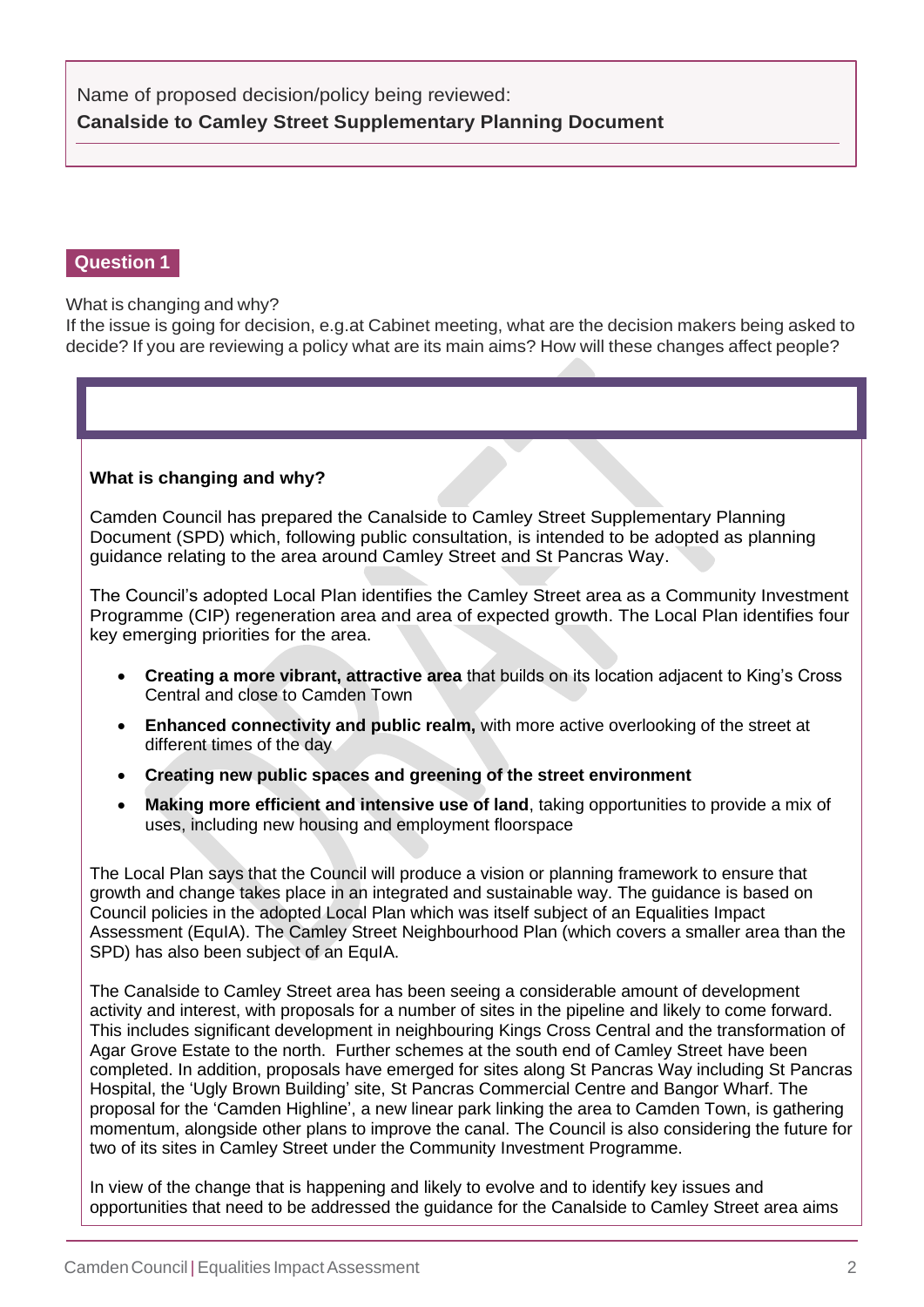to establish some planning principles and objectives to support and guide future development and area improvements.

#### **What are the decision makers being asked to decide?**

The Council approved a draft Canalside to Camley Street SPD for consultation purposes in June 2019. Consultation was due to take place in spring 2020, but was postponed due to the coronavirus (Covid 19). The consultation was held over the summer until  $25<sup>th</sup>$  September 2020. An EquIA was prepared and published for the proposed SPD and has been reviewed and updated where relevant in advance of planned adoption.

Following consultation, responses were considered and the draft SPD revised to respond to the feedback received. A consultation feedback report was separately produced. It is planned to adopt the final version of the SPD in November 2021.

# **What are the main aims and how will the changes affect people?**

The SPD provides area based planning guidance based on policies and priorities which have already been adopted in Camden's adopted Local Plan. It does not create new policies, but seeks to set out in more detail how planning policies might be implemented.

The SPD does not in itself authorise or action development proposals and improvements to take place in the area, which will be made by relevant landowners and other agencies and through decisions on related planning applications. It will be a guide for planning and decision-making alongside other plans and policies if development proposals come forward. Depending on the nature and scale of those development proposals these will have their own consultation and require more detailed assessments of their impacts socially, economically and environmentally.

The SPD aims to ensure that new development can contribute positively to improving the area from which local communities can share the benefits. It aims to promote mixed, balanced and sustainable communities, and well planned and designed development and improvements that focus on three broad objectives:

- Realising the potential of the area-to make more effective use of land to meet housing needs and enhance the employment role of the area in high quality developments
- Improving connectivity-to make the area, sites and developments more inclusive and accessible and make it easier to get around
- Improving spaces for people- to create and improve public spaces such as open spaces, walking/cycling routes and the public realm as part of, and adjacent to, new developments

The purpose of the SPD should be positive in terms of its potential impacts in guiding future development and associated improvements.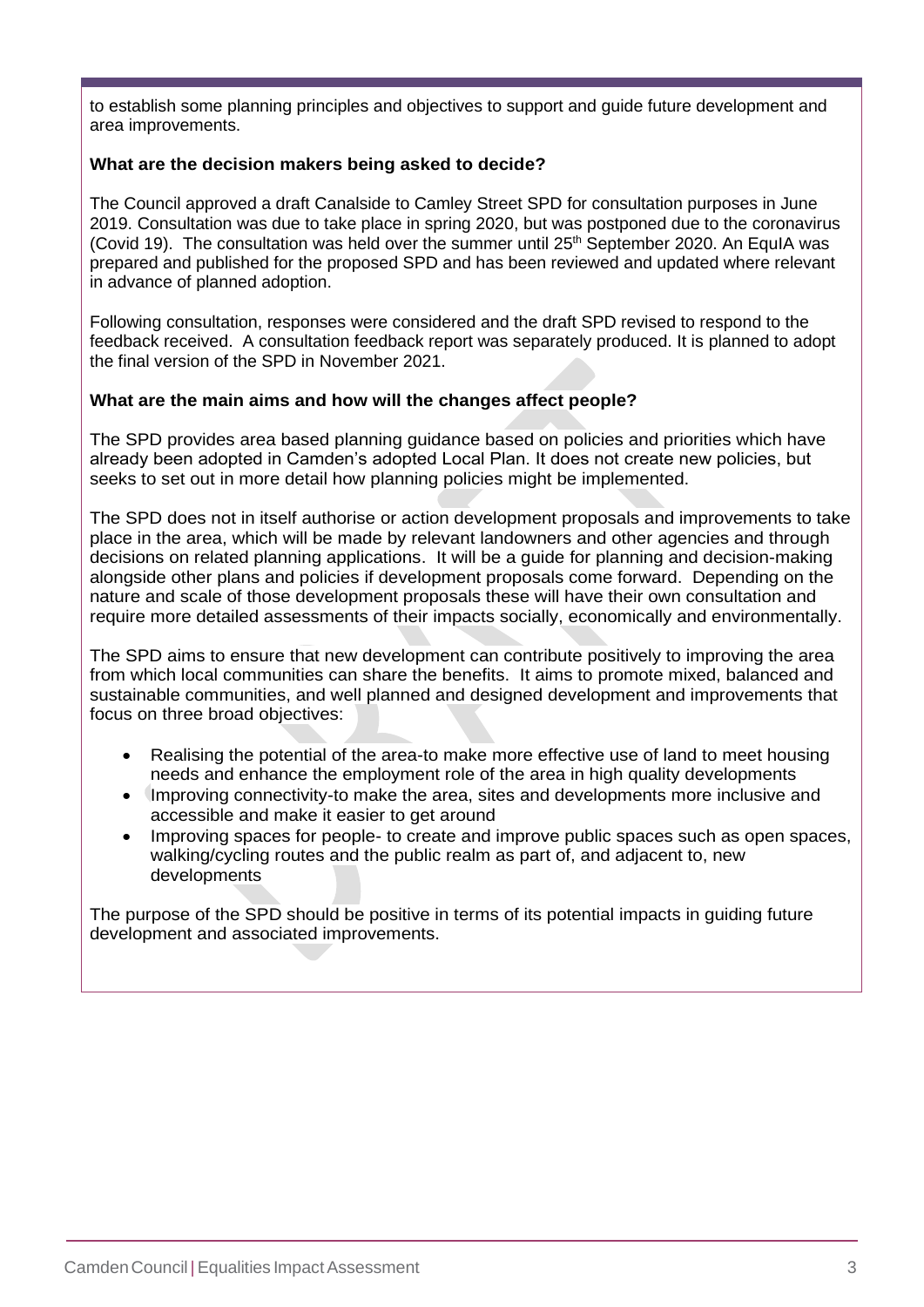# **Notes to Question 1**

- Summarise briefly and precisely just what the decision is about. In particular what changes will happen if this decision is agreed and put into effect? What happens now and what will happen in the future? What will be different?
- **Do** not cut and paste the report or policy but concisely restate it, consideringequalitiesissuesdirectlyagainstthefacts
- **Focus on the impacts on people** e.g. the users of any facility or service.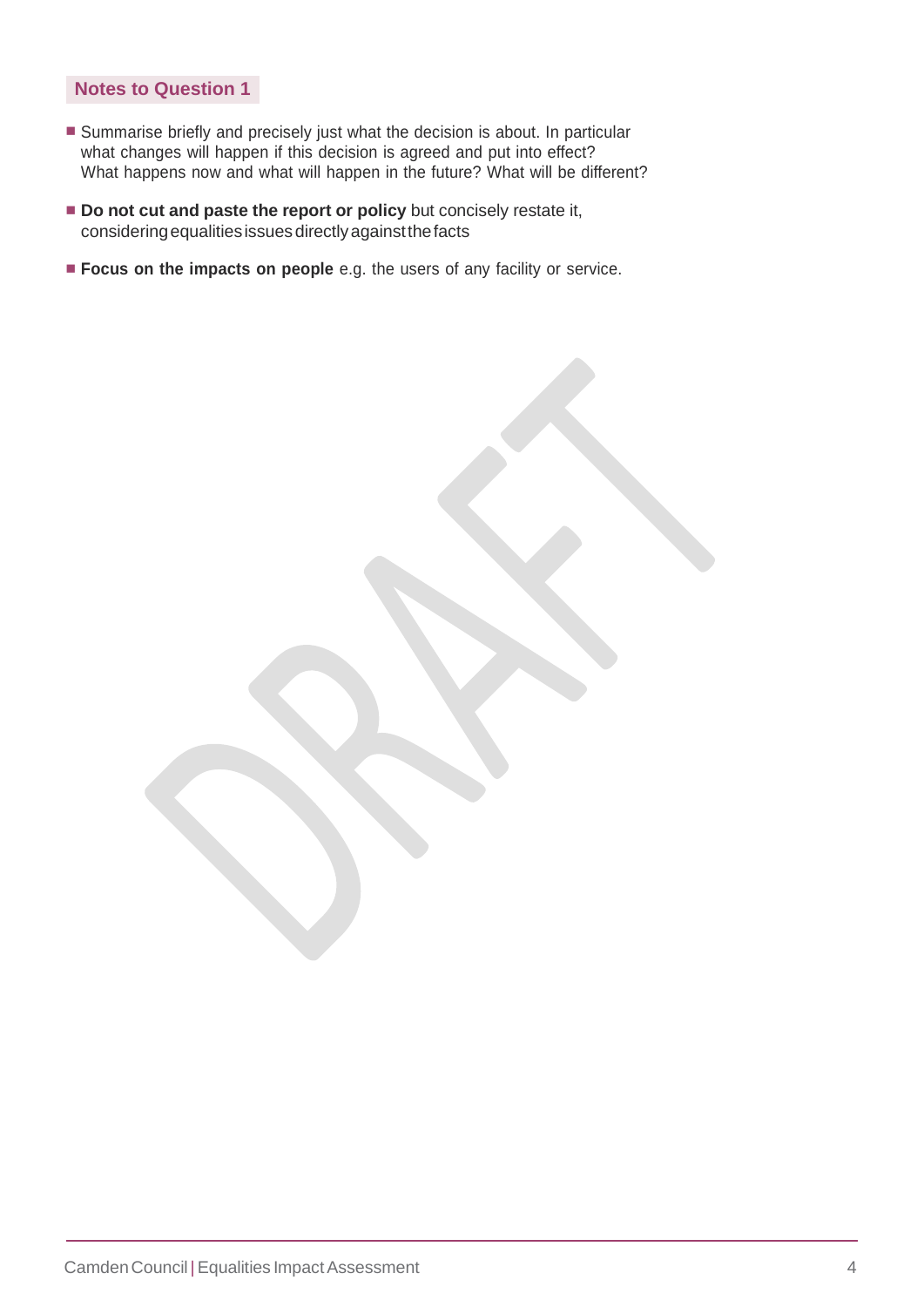#### **Question 2**

Who will be affected by this decision and how?

In particular do those from protected groups benefit or will they experience specific and disproportionate impacts? Will there be any direct or indirect discrimination?

Planning policies and guidance may have disproportionate effects for people with protected characteristics (because of age, a disability, gender reassignment, marriage/civil partnership, pregnancy and maternity, race, religion or belief, sex and sexual orientation). For example, younger and older people may be more likely to spend time in an area and can benefit from policies or guidance which seek to improve the built environment and promote improvements to address issues such accessibility, open spaces and safety.

New development may also have both negative and positive impacts through the loss, replacement or delivery of community facilities or types of new employment space and housing and their affordability.

Where development is expected to lead to an increase in an area's population, s106 planning obligations can be secured to address the impacts of development and possible additional demands on local services or facilities. This can indirectly provide benefits for the existing local community. Local people can also identify and prioritise local projects for funding using the Community Infrastructure Levy (CIL), a charge applied to most types of major development.

#### **Socio economic profile of groups with protected characteristics**

The adoption of the SPD will be particularly relevant to existing and future communities of the Canalside to Camley Street area including residents and businesses.

Most of the data in this EquIA is from the last Census carried out in 2011. Since the Census was conducted the Indices of Deprivation 2019 and GLA 2017 – based population projections (by borough and ward) have been published with the latter indicating projected population growth in the area.

A principle aspect of this EquIA is to have an understanding of the proportions of residents with protected characteristics potentially to be affected and a good indication of this can still be achieved from the last Census data, even as the population rises (and population projections are subject to change).

#### **The SPD Area**

The Canalside to Camley Street SPD area is to the north of St Pancras and Somers Town ward and lies adjacent to the southern end of Cantelowes ward.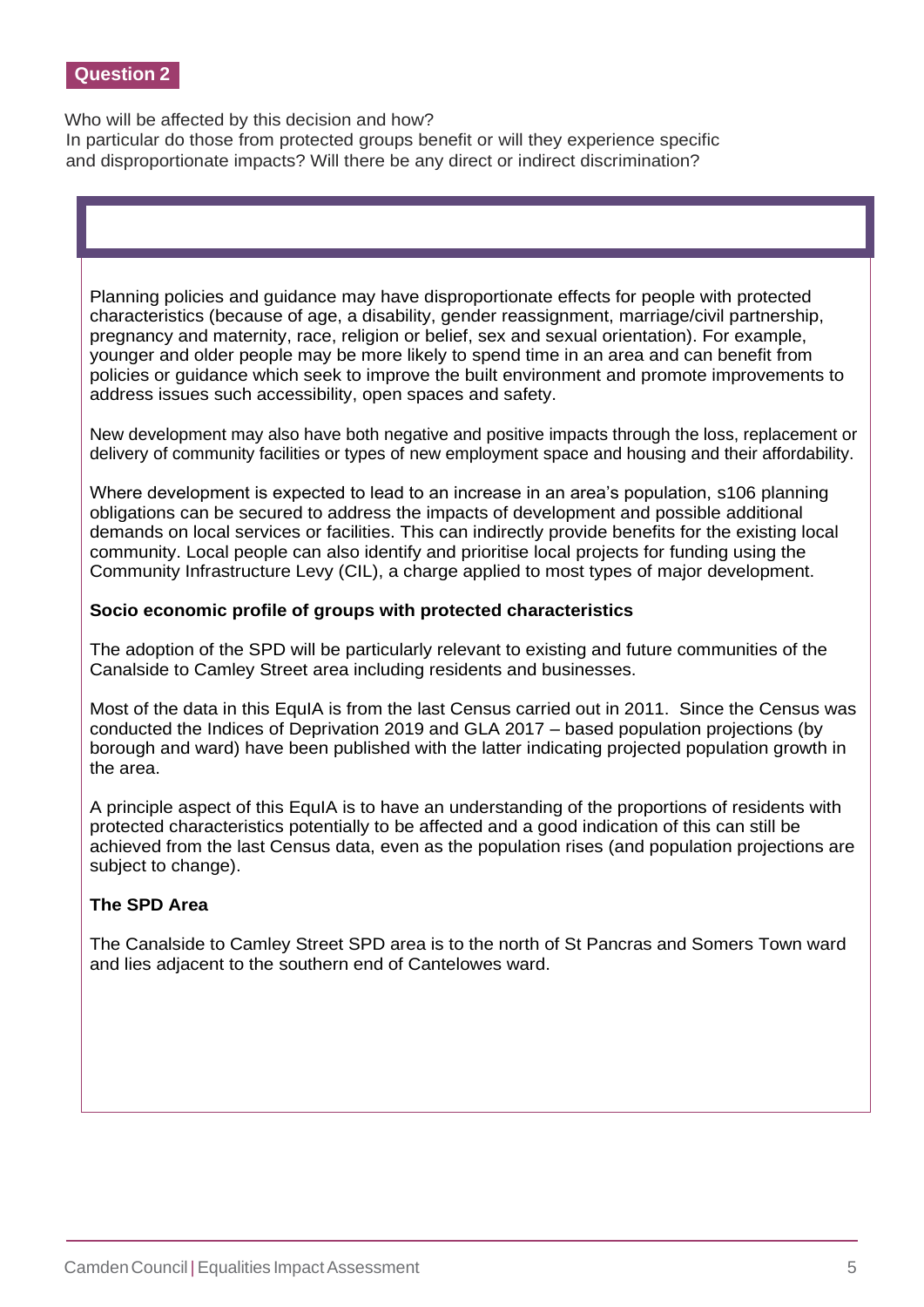

# **Population Projections**

*Table 1: GLA 2019-based Population Projections* - LB Camden

|                                   | 2011   | 2021   | 2022   | 2023   | 2024   | 2025 | 2026 | 2027                                   | 2028 | 2029 | 2030   | 2031                                                                                           |
|-----------------------------------|--------|--------|--------|--------|--------|------|------|----------------------------------------|------|------|--------|------------------------------------------------------------------------------------------------|
| Ward / Borough                    |        |        |        |        |        |      |      |                                        |      |      |        |                                                                                                |
| <b>St Pancras and Somers Town</b> | 13 790 | 18.577 | 18 799 | 19.107 | 19.446 |      |      | 19.938 20.323 20.973 21.645 22.159     |      |      | 22.632 | 23 144                                                                                         |
| <b>Cantelows</b>                  | 11 941 | 14.620 | 14.463 | 14 406 | 14.366 |      |      | 14.371  14.419  14.497  14.616  14.676 |      |      | 14 714 | 14.706                                                                                         |
| Camden (sum of wards)             |        |        |        |        |        |      |      |                                        |      |      |        | 20.087 264.122 262.805 262.230 262.568 263.628 265.389 267.784 270.842 273.677 276.406 279.203 |

The resident population of St Pancras and Somers Town ward at mid-2021 was projected to be 18,577 people, ranking it the largest ward in the borough by projected population size. At mid-2021 Cantelowes ward was projected to be 14,620 people ranking it the 10<sup>th</sup> largest ward in the borough by population size.

For the period 2021 – 2031 there is a borough wide projected population growth of +5.7%. However, population growth for St Pancras and Somers Town ward is projected to increase by + 24.6%. Cantelowes ward is projected to have a marginal increase by + 0.6%.

Decreasing births are forecast borough wide in the medium-term to 2031, but increasing in the longer-term. Camden has one of the lowest fertility rates in the country.

Increasing number of deaths are forecast borough wide, reflecting an ageing population, plus the short-term effect of Covid-19.

#### **Covid-19 Pandemic in the United Kingdom**

The ongoing Covid-19 pandemic spread to the UK in late January 2020.

There have been more than 9.3 million confirmed cases of coronavirus in the UK and more than 142,000 people have died within 28 days of testing positive for coronavirus, government figures show.

More than 50 million people, or 87% of those aged 12 and over in the UK have received a first dose of vaccine and nearly 80% have received a second dose. *(Gov.uk dashboard - 8 November* 2021). Research suggests that getting vaccinated does not stop the spread of Covid-19 but could reduce the severity of the illness.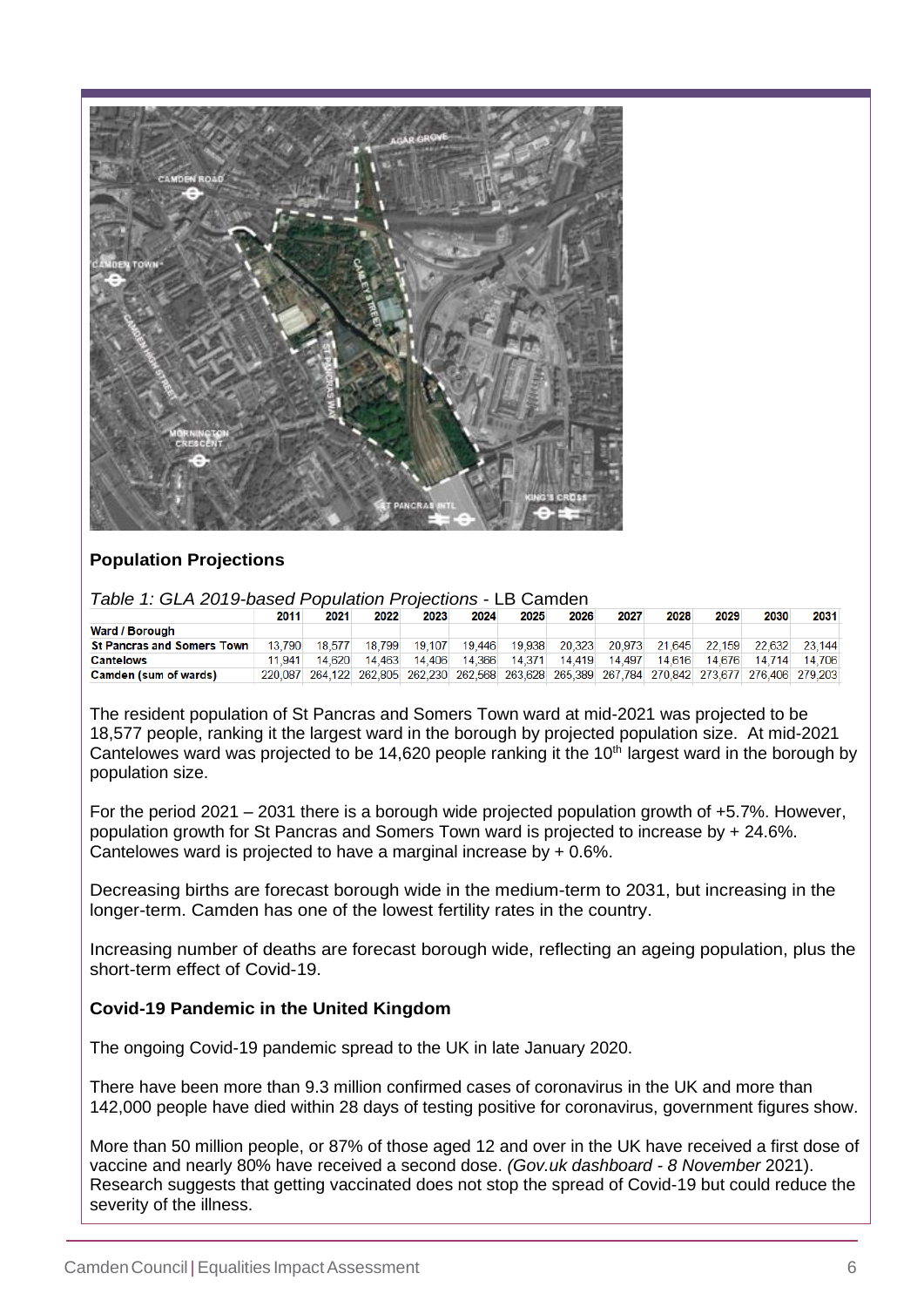Covid-19 in Camden: (Source Camden Covid-19 Dashboard):

- The total number of new cases in week  $44 (25<sup>th</sup> 31<sup>st</sup> October 2021)$  was 526, this is down by 62 since previous week.
- The weekly incidence rate (new cases) per 100,000 population for the latest week is 188, a decrease from previous week (week 43)
- As of 25<sup>th</sup> October, a total of 346 deaths in Camden have been Covid-19 related. There has been 0 Covid-19 related deaths in the latest week of data.
- As of the 31<sup>st</sup> October, 164,430 of Camden residents have received at least their first dose of vaccine.
- London's R number as of the 29th October was 1.0 to 1.2. This means on average every 10 people infected will infect between 10 and 12 other people. If the R value is above 1 the pandemic is growing, if it is below 1 the pandemic is shrinking.

Prior to receiving the vaccine, older adults and people of any age who had serious underlying medical conditions like heart or lung disease, or diabetes were at higher risk of developing more serious complications or die from Covid-19. Covid-19 had disproportionately impacted the health and mortality of Black, Asian and Minority Ethnic communities more than those from a White British background.

Covid-19 is continuing to have a significant impact on the economy, which had seen an increase in unemployment, especially affecting young adults and those working in hospitality. Since lockdown measures were eased Britain's economy and job market has begun to stabilise.

According to a June 2020 survey carried out by YoungMinds.org.uk 74% of teachers and school staff agreed that schools being closed to most students as a result of lockdown measures had a significant impact on education and mental health of young people.

A June 2020 report on Coronavirus and the social impacts of Great Britain by the Office for National Statistics found that more than two-thirds of adults in the UK (69%) felt somewhat or very worried about the effect Covid-19 was having on their life. The most common issues affecting wellbeing were worry about the future (63%), feeling stressed or anxious (56%) and feeling bored (49%).

The June 2020 the Institute for Fiscal Studies on the effects of the first two months of lockdown and social distancing during the Covid-19 pandemic in the UK found that, taking account of pre-pandemic trajectories, mental health worsened substantially (by 8.1% on average) as a result of the pandemic. Groups had not been equally impacted and young adults, women and people with poor mental health pre-pandemic were more affected.

The health, social and economic impacts of the Covid-19 pandemic has and is likely to continue to have disproportionate impacts to particular groups, which are described further in this section of the EquIA.

# **Deprivation**

The Indices of Deprivation 2019 provides a set of relative measures of deprivation for small areas (Lower Super Output Areas - LSOAs) across England. The domains of deprivation measured include income, employment, education, skills and training, health and disability, crime, barriers to housing and services and living environment deprivation.

The most deprived LSOA in St Pancras and Somers Town ward is to the west and outside of the SPD area (E01000959), and, taking in social housing around Bayham Street and Royal College St, is in to top 14% most deprived in England and the 5th most deprived in Camden. The second most deprived LSOA in the ward is to the south and east of the SPD area (Top 16% in England and ranked 10th in Camden). Most of this LSOA now includes Kings Cross Central, but extends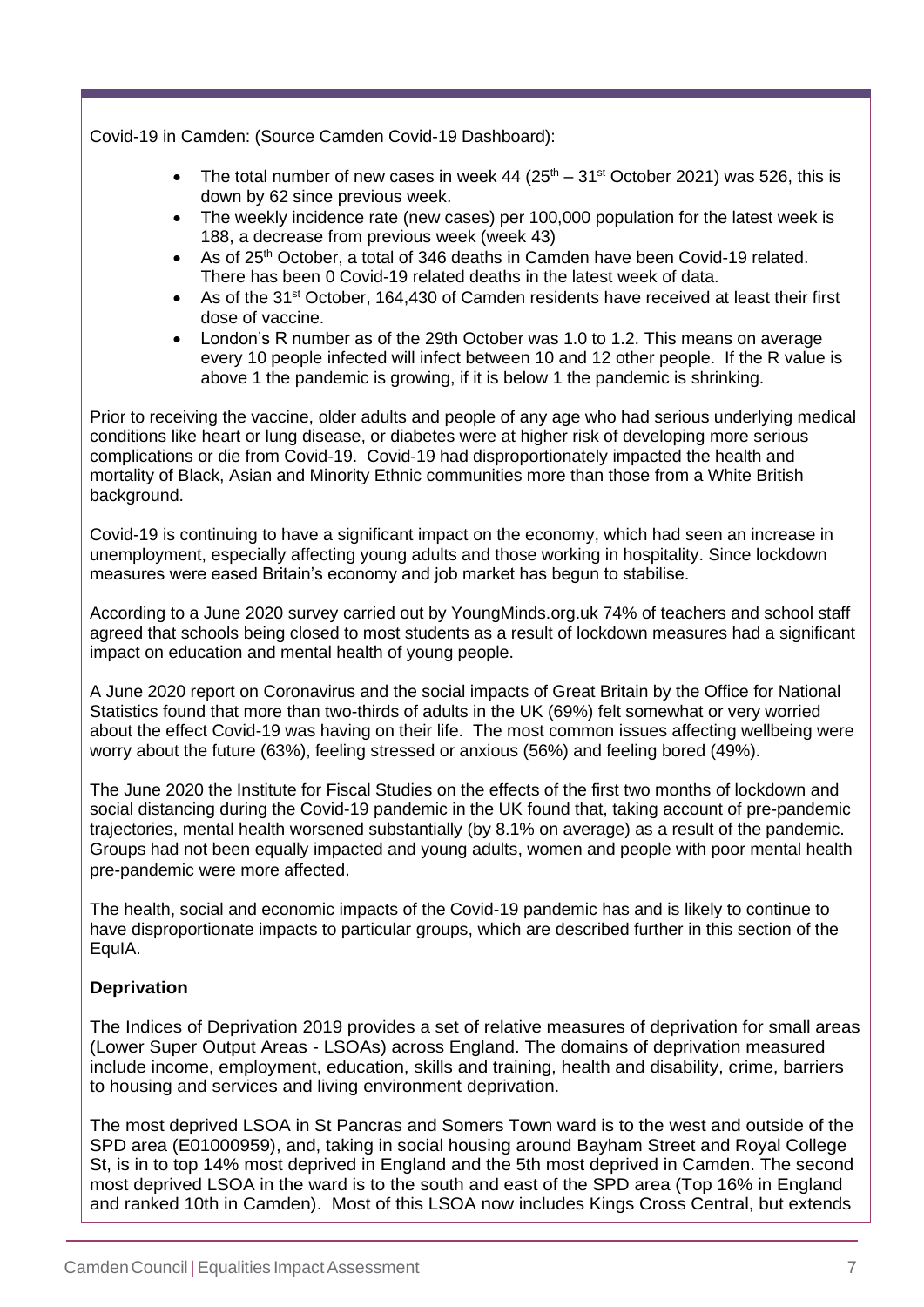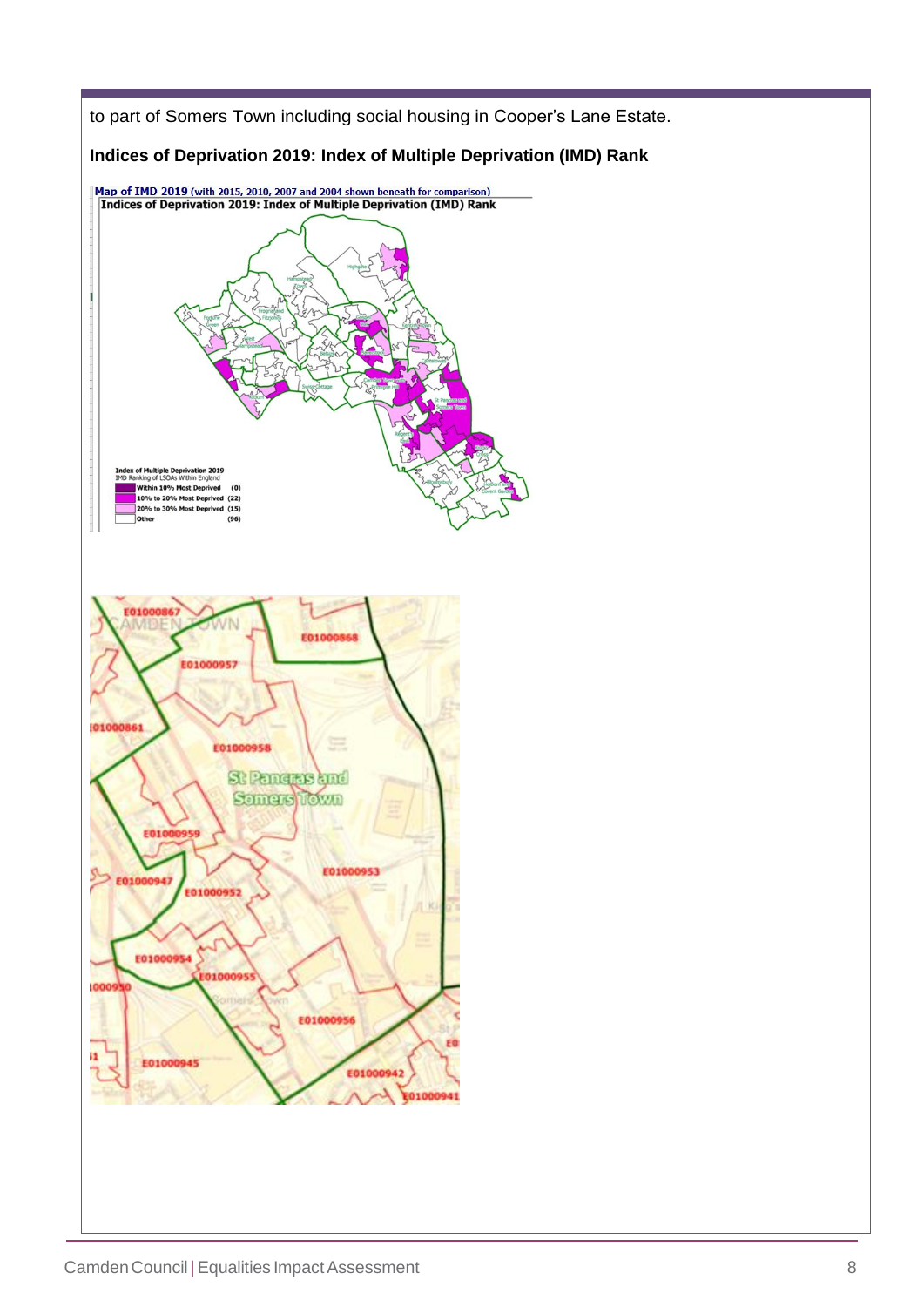*Table 2: Indices of deprivation 2019 - St Pancras and Somers Town Ward Ministry of Housing, Communities & Local Government, © MHCLG, 2019*

| <b>LSOA Code</b> | Rank in<br>Camden<br>(133) | % Most<br>deprived in<br>England |
|------------------|----------------------------|----------------------------------|
| E01000952        | 22                         | 19.8%                            |
| E01000953        | 10                         | 15.7%                            |
| E01000954        | 14                         | 18.1%                            |
| E01000955        | 23                         | 20.0%                            |
| E01000956        | 20                         | 19.5%                            |
| E01000957        | 38                         | 30.4%                            |
| E01000958        | 45                         | 33.6%                            |
| E01000959        | 5                          | 13.8%                            |

# **The SPD Area**

Output Areas (OAs) are the smallest units for which Census data are published. The combination of OAs that most closely correspond with the SPD area have been used to obtain demographic statistics for this EquIA and is larger than the SPD area alone and is therefore referred to as SPD Area+. At the time of the last Census, most of the additional area consisted of the then largely undeveloped Kings Cross railway lands with limited housing. The SPD Area+ is 82 hectares and at the time of the Census had a population of 2,871 with 1,132 households.

Since the census was conducted the local demographic landscape has changed and continues to evolve.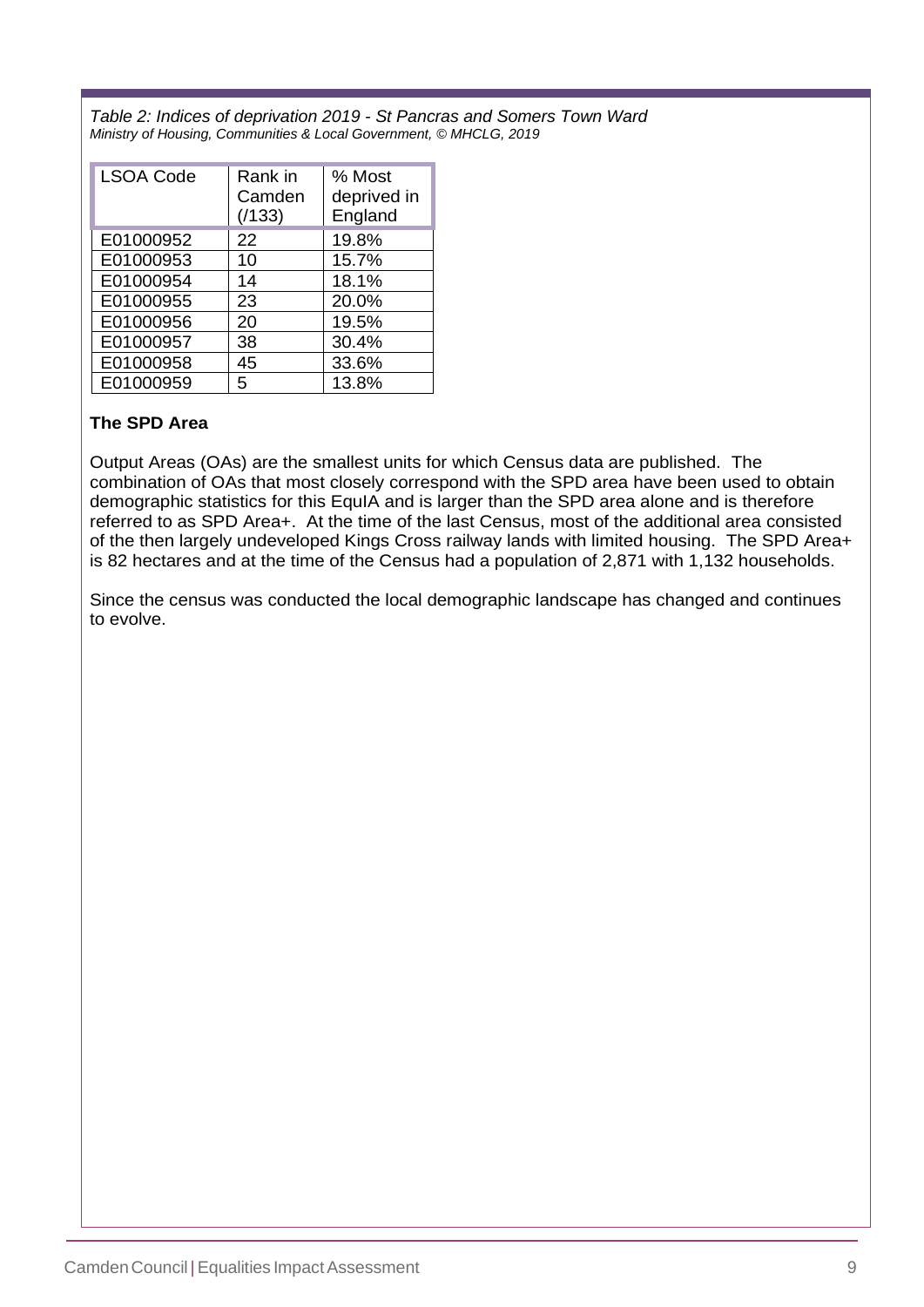

#### **Map of the SPD area, Combined Output Areas and Wards**

Most of the long-standing and permanent residential community within the SPD area reside in Elm Village which has a mix of housing tenures. There are some mainly private blocks of flats along St Pancras Way and housing association flats at Goldington Buildings across the road from the St Pancras Hospital. There is also a small pocket of terraced housing to the north-west of the SPD area on Royal College St.

There are student housing blocks on College Grove and since the last census a 563 room student housing scheme has been constructed at 11-13 St Pancras Way and mixed use schemes at the southern end of Camley Street are completed or nearing completion with approximately 320 homes and 300 student rooms. To the north (just outside of the SPD area) are Agar Grove (with 507 new or replacement homes which will be a mix of council homes, intermediate rented homes and homes for sale) and Maiden Lane estates (where 273 new 1, 2 and 3 bedroom homes, landscaped public spaces and improved community facilities have been built), where the Council has been leading on the development of these estates under the Community Investment Programme (CIP).

The SPD area is also a short walk away from Kings Cross Central, where development is seeing further buildings and uses including new housing, offices, facilities and public spaces continuing to emerge.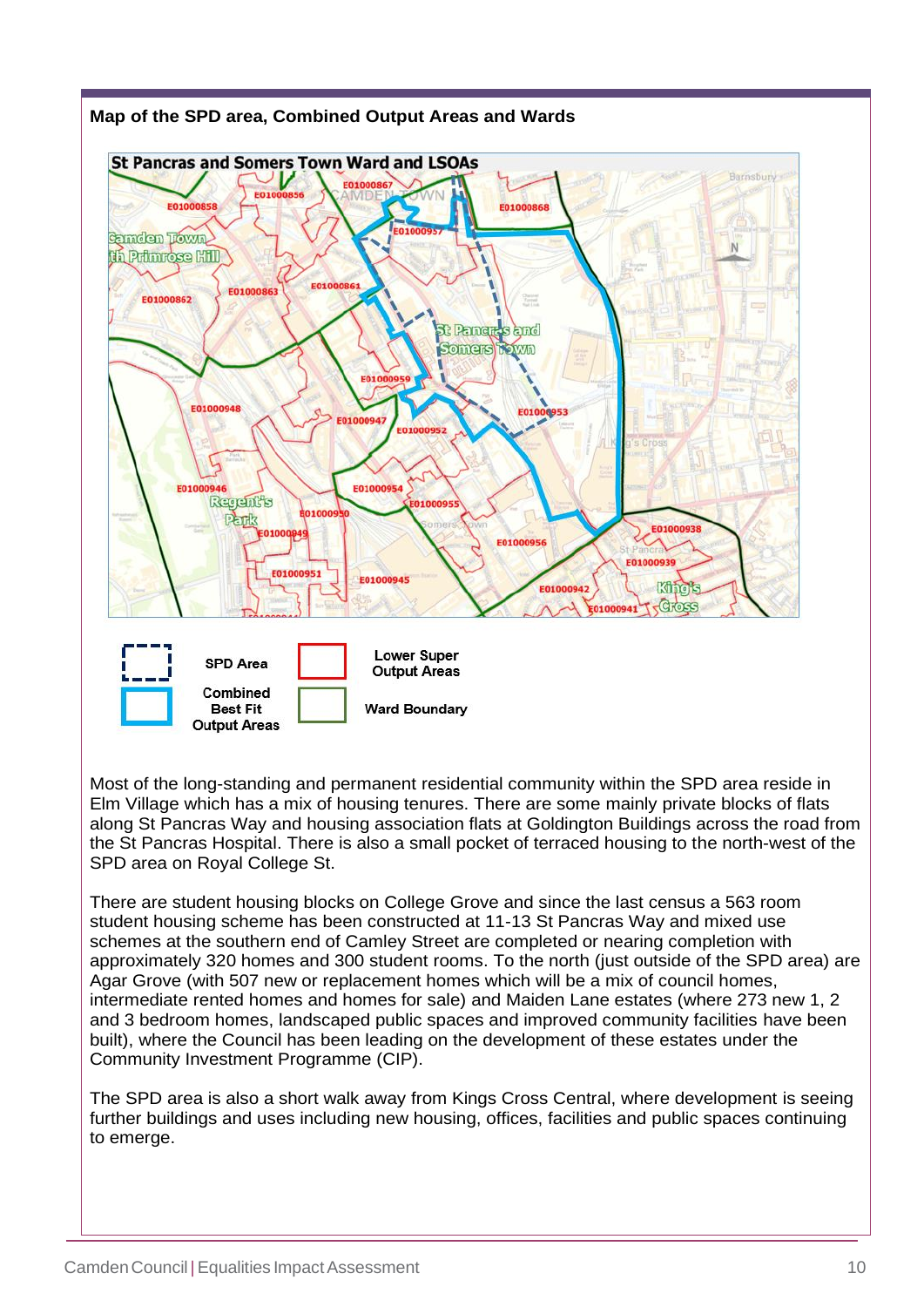### **Home Ownership**

| Table 3: Housing Accommodation- Census 2011 |  |
|---------------------------------------------|--|
|---------------------------------------------|--|

| <b>Housing Tenure</b>             | <b>SPD</b><br>Area+ | Area % | Camden<br>Average |
|-----------------------------------|---------------------|--------|-------------------|
| All People                        | 2,871               |        |                   |
| Area (hectares)                   | 82                  |        |                   |
| Owned / part owned                | 340                 | 30%    | 32.9%             |
| Owned outright                    | 95                  | 8.4%   | 17.1%             |
| Owned-mortgage or loan            | 143                 | 12.6%  | 15.1%             |
| Shared ownership                  | 102                 | 9%     | 0.7%              |
| <b>Social rented</b>              | 404                 | 35.7%  | 33.1%             |
| Council social rented             | 248                 | 21.9%  | 23%               |
| Other social rented               | 156                 | 13.8%  | 10.1%             |
| <b>Private rented</b>             | 377                 | 33.3%  | 32.2%             |
| Private landlord / letting agency | 351                 | 31%    | 30.5%             |
| Other private rented              | 26                  | 2%     | 1.8%              |

The proportions of residents who own and rent their homes in the SPD Area+ is similar to the borough wide proportions. A significant majority (69%) in the SPD Area+ rent their homes with approximately half of this proportion socially renting.

| <b>Household Spaces</b>         | <b>SPD</b> | Area % | Camden  |
|---------------------------------|------------|--------|---------|
|                                 | Area+      |        | Average |
| All People                      | 2,871      |        |         |
| Area (hectares)                 | 82         |        |         |
| Whole house or bungalow         | 221        | 19%    | 14.8%   |
| Detached                        | 11         | 0.9%   | 1.9%    |
| Semi-detached                   | 39         | 3.4%   | 4.1%    |
| Terraced (incl. end terrace)    | 171        | 14.7%  | 8.8%    |
| Flat, maisonette or apartment   | 932        | 80.3%  | 85.2%   |
| Purpose-built block of flats or | 838        | 72.2%  | 52.3%   |
| tenement                        |            |        |         |
| Converted/shared house (inc.    | 90         | 7.8%   | 29.8%   |
| bed-sits)                       |            |        |         |
| In a commercial building        | 4          | 0.3%   | 3.1%    |
| Caravan, mobile or other        | 8          | 0.7%   | 0.1%    |
| temporary structure             |            |        |         |

*Table 4: Housing and Accommodation – Census 2011*

A significant majority of residential properties in the SPD Area+ are flats, maisonettes or apartments (80.3%) and this is marginally less than the borough wide proportion of 85.2%. There are however a significantly larger proportion of purpose built blocks (72.2%) in the SPD Area+ than the borough wide proportion of 52.3%. In addition there is noticeable amount of purpose built student housing locally.

There is a marginally higher proportion of houses (19%) in the SPD Area+ than there are borough wide (14.8%).

# **Overcrowding**

*Table 5: Occupancy Rating - Census 2011*

| <b>Household Spaces</b>                     | <b>SPD</b><br>Area+ | Area % | Camden<br>Average |
|---------------------------------------------|---------------------|--------|-------------------|
| All People                                  | 2.871               |        |                   |
| Area (hectares)                             | 82                  |        |                   |
| Occupancy rating (rooms) of $-1$ or<br>less | 347                 | 30.7%  | 32.5%             |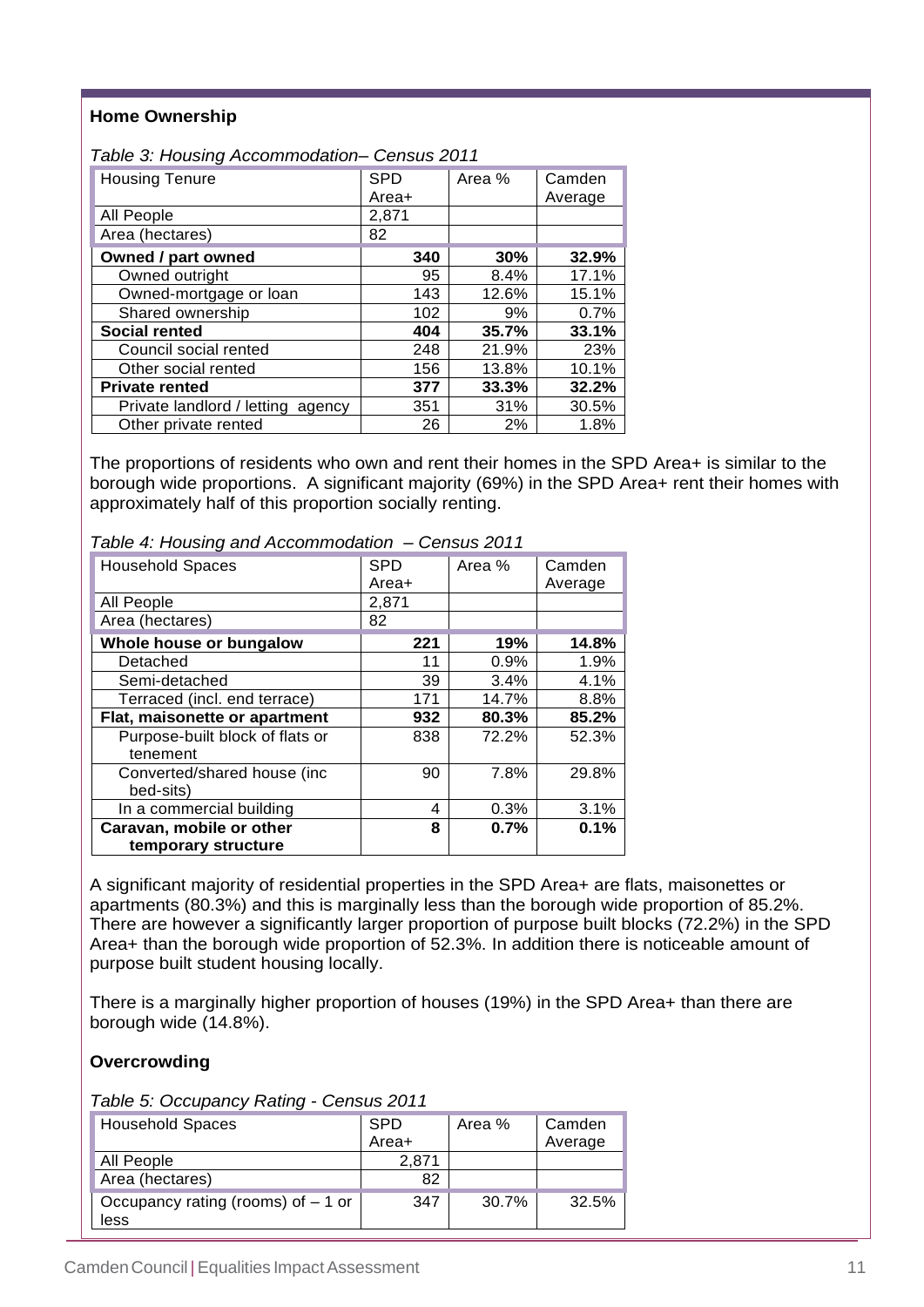Almost a third of housing in Camden (32.5%) is overcrowded and has an occupancy rating of -1 which implies that a household has one fewer room or bedroom than required by the household. The occupancy rating (rooms of -1 or less) for the SPD Area+ (30.7%) which although significant is marginally less than the borough wide proportion of 32.5%.

# **Groups with protected characteristics**

The information on groups with protected characteristics below provides a context for who could be affected by a future decision to adopt the SPD. The protected group characteristics comprise the following: Sex; Age; Race; Religion/Belief; Disability/Long-term illness: Sexual Orientation; Gender reassignment; Pregnancy and Maternity; Marriage and Civil Partnership.

#### **Sex**

*Table 6: Sex - Census 2011*

| Sex             | <b>SPD</b><br>Area+ | <b>SPD</b><br>Area+ % | Camden<br>Average |
|-----------------|---------------------|-----------------------|-------------------|
| All People      | 2.871               |                       |                   |
| Area (hectares) | 82                  |                       |                   |
| Male            | 1,356               | 47.2%                 | 49%               |
| Female          | 1.515               | 52.8%                 | 51%               |

The proportion of male (47.20%) to female (52.80%) residents is broadly in line with borough wide proportion (Male 49% / Female 51%).

# **Age**

#### *Table 7: Age, Combined output areas - Census 2011*

| Age             | <b>SPD</b><br>Area+ | <b>SPD</b><br>Area $+$ % | Camden<br>Average<br>℅ |
|-----------------|---------------------|--------------------------|------------------------|
| All People      | 2,871               |                          |                        |
| Area (hectares) | 82                  |                          |                        |
| $0 - 4$         | 156                 | 5.4%                     | 6%                     |
| $5 - 15$        | 313                 | 10.9%                    | 10.1%                  |
| 16-29           | 1,081               | 37.7%                    | 26.6%                  |
| $30 - 44$       | 754                 | 26.3%                    | 27%                    |
| 45-59           | 349                 | 12.2%                    | 15.2%                  |
| 60-74           | 161                 | 5.6%                     | 10.1%                  |
| 75-89           | 56                  | 2.0%                     | 4.5%                   |
| $90+$           |                     | 0                        | 0.5%                   |

The age profile of local residents was broadly in line with the borough wide profile at the time of the last Census. There is however a significant difference with residents aged 16 to 29 in the SPD Area+ (37.7%) who are the largest proportion by age group and larger than the Camden average of 26.6%. Residents aged 30 to 44 are the second largest age group (26.3%), which is marginally lower than the Camden average of 27%. The third largest age group are residents aged 45-59 (12%), which is noticeably lower than the Camden proportion of 15.2%.

Proportionally there are fewer than half the amount of residents aged 75+ in the SPD Area+ (2%) than there are borough wide (5%). In addition, the number of one person households for residents aged 65+ (5.2%) is half of the borough wide proportion of 10.4%.

Prior to vaccination older adults and people of any age with serious underlying medical conditions like heart or lung disease or diabetes were at higher risk for developing more serious complications and die from COVID-19 illness. Although the vaccination programme appears to be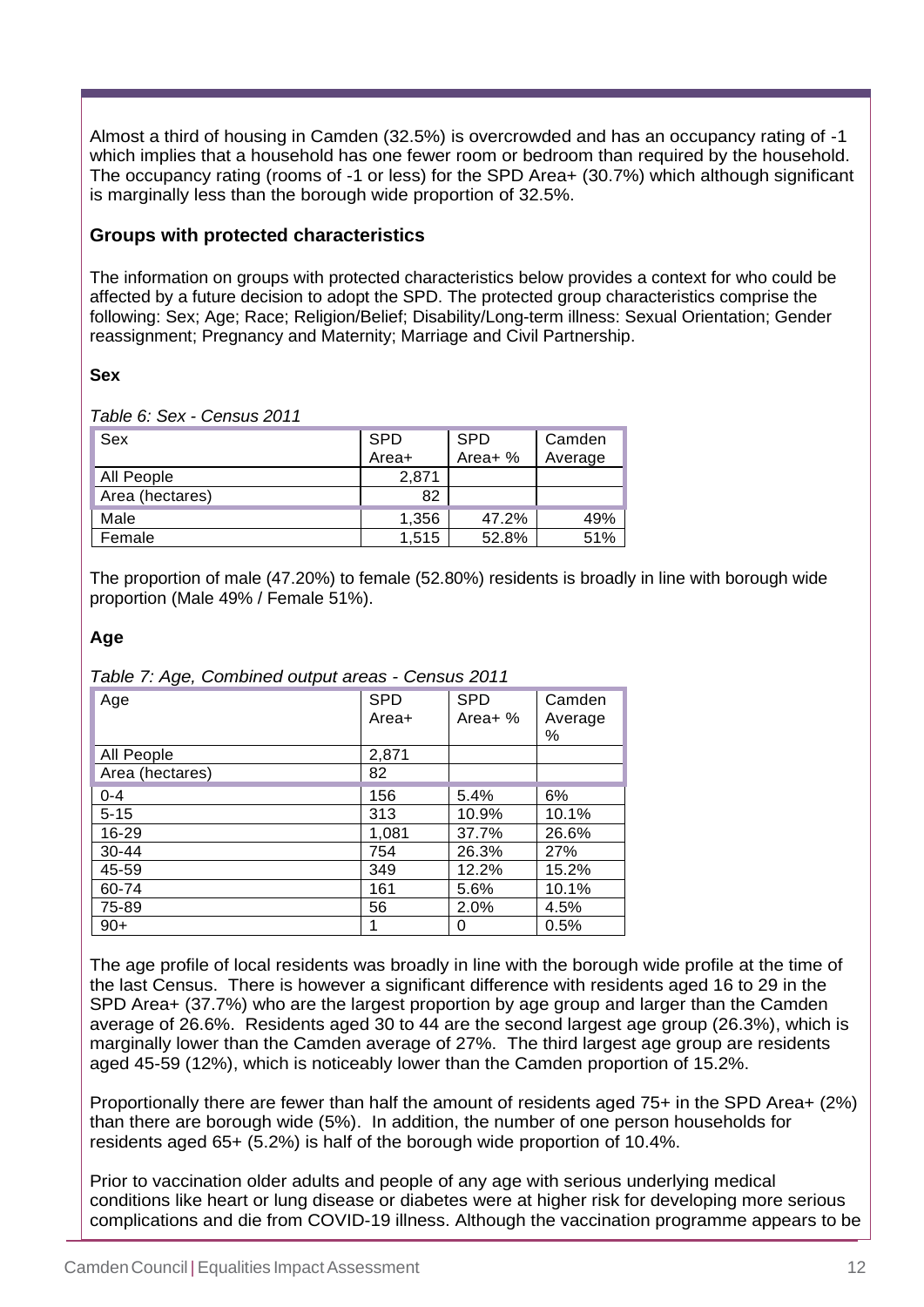successful in the UK, there will continue to be a need for services, communities and community groups to provide extra care and support to vulnerable older people as Covid-19 has significantly impacted these groups.

All residents aged 16 to 74 fall within the economically active age bracket and make up 82% of the total population in the SPD Area+, which is marginally higher than the Camden average of 79%. Young residents aged 0-15 make up 16.3% of the total population, which is marginally higher than the borough wide proportion of 16.1%

There is one school in the SPD area. The Abacus free school temporarily occupies a site south of Elm Village, but has plans to relocate. Though it provides primary age schooling, the school's catchment is outside of the SPD area and aims to serve the Belsize Park area (hence children are bussed in to attend). Edith Neville Primary School and nursery lie south-west of the SPD area. The school has approximately 200 students and the majority have minority ethnic heritage. According to the school, the proportion of children who speak English as an additional language is well above average.

Kings Cross Academy is a relatively new school located east of the SPD area, which provides 26 nursery places and will provide 420 primary places by 2021. The neighbouring Frank Barnes School for Deaf Children provides specialist education serving all London boroughs and beyond. St Michaels and Our Lady's primary schools lie west of the SPD area. There are three secondary schools in close proximity to the area: Regents High and Maria Fidelis to the south-west and Camden School for Girls to the north.

Agar Children's Centre is just north of the SPD area and provides services for children under five and their families within the locality. New community facilities are planned to be built in later phases of the Agar Grove Estate redevelopment close to Camley Street.

Maiden Lane Community Centre is just north-east of the SPD area and provides a range of provisions for all ages. These include Maiden Lane pre-school club as well as services for young people that include teen boys and girls groups, a teen club, 10 to 14 football league and a general youth club. The centre also provides services for adults including a shed project for older men, women's healthy breakfast club and craft workshops.

St Pancras Community Centre lies to the south west outside of the SPD area, and provides a range of facilities for young and older people including a youth and music club and a food club for local people aged 60 and over. Plot 10 provides children's play facilities and out of school hours services.

# **Race**

| Race                                          | <b>SPD</b><br>Area $+$<br>No. | SPD Area+<br>℅ | Camden % |
|-----------------------------------------------|-------------------------------|----------------|----------|
| White                                         | 1639                          | 57.1%          | 66.3%    |
| English/Welsh/Scottish/Northern Irish/British | 1056                          | 36.8%          | 44%      |
| Irish                                         | 95                            | 3.3%           | 3.2%     |
| Gypsy or Irish Traveller                      | 5                             | 0.2%           | 0.1%     |
| Other White                                   | 483                           | 16.8%          | 19%      |
|                                               |                               |                |          |
| <b>Mixed / Multiple Ethnic Groups</b>         | 164                           | 5.7%           | 5.6%     |
| White and Black Caribbean                     | 39                            | 1.4%           | 1.1%     |
| White and Black African                       | 37                            | 1.3%           | 0.8%     |
| White and Asian                               | 38                            | 1.3%           | 1.8%     |
| Other Mixed                                   | 50                            | 1.7%           | 1.9%     |
|                                               |                               |                |          |

#### *Table 9: Race, Combined OAs - 2011 Census*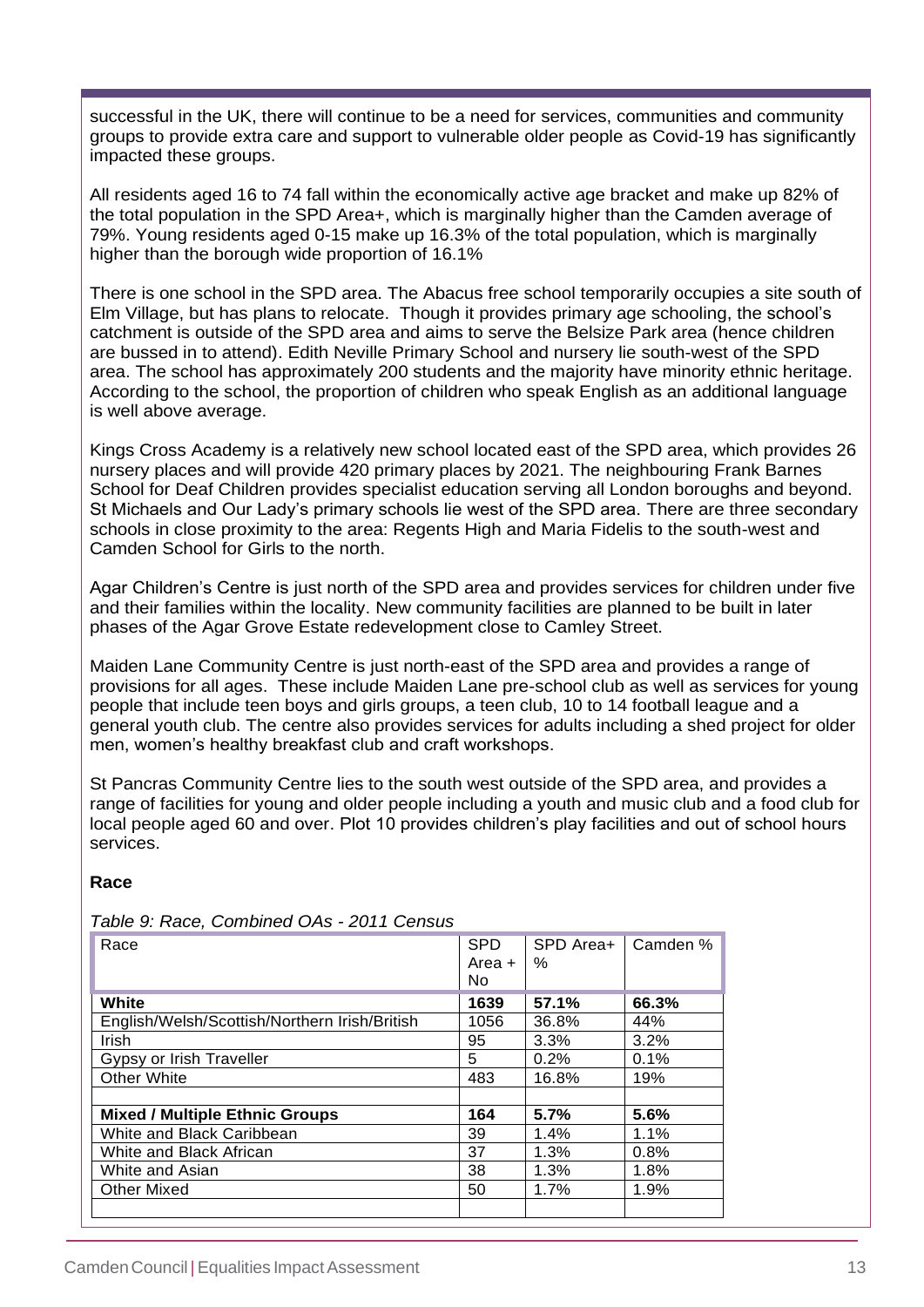| <b>Asian / Asian British</b>                | 580 | 22.2% | 16.1% |
|---------------------------------------------|-----|-------|-------|
| Indian                                      | 78  | 2.7%  | 2.8%  |
| Pakistani                                   | 13  | 0.5%  | 0.7%  |
| Bangladeshi                                 | 282 | 9.8%  | 5.7%  |
| Chinese                                     | 67  | 2.3%  | 2.9%  |
| Other Asian                                 | 140 | 4.9%  | 4%    |
|                                             |     |       |       |
| Black / African / Caribbean / Black British | 345 | 12%   | 8.2%  |
| African                                     | 242 | 8.4%  | 4.9%  |
| Caribbean                                   | 49  | 1.4%  | 1.6%  |
| <b>Other Black</b>                          | 63  | 2.2%  | 1.7%  |
|                                             |     |       |       |
| <b>Other Ethnic Group</b>                   | 143 | 5%    | 3.8%  |
| Arab                                        | 48  | 1.7%  | 1.6%  |
| Any other ethnic group                      | 95  | 3.3%  | 2.3%  |

Most residents in the SPD Area+ are White (57%), and the majority of White residents (37%) are English/Welsh/Scottish/Northern Irish/British. The proportion of White residents is significantly lower than the borough wide proportion of 66.3% of which 44% are English/Welsh/ Scottish/Northern Irish/British. Other white residents in the SPD Area+ (17%), many of whom will not have English as a first language, is marginally lower than the Camden profile of 19%.

The second largest ethnic group are Asian or Asian British residents (22%), which is noticeably higher than the borough wide proportion of 16%. Bangladeshi residents make up the largest proportion of Asian or Asian British residents in the SPD Area + (10%), and is significantly higher than the 6% borough wide proportion.

Residents who are Black or Black British are the third largest ethnic group (12%), which is noticeably larger than the borough wide proportion of 8%. Most residents who are Black or Black British in the SPD Area + are of African descent (8%), and is higher than the 5% borough wide proportion.

Camden Council has publicly announced that it stands in solidarity with Black Lives Matter and acknowledges that racism is here in our communities. There is work going on alongside communities to address racial injustice and more specifically disproportionality in the youth justice system. The Council does however acknowledge that there is more work to do to challenge racial inequality at every level.

Covid 19 Pandemic and Race:

Public Health England published a report (June 2020) entitled 'Understanding the impact of COVID-19 on Black, Asian and Minority Ethnic Groups' highlighting that Black and Asian minority ethnic communities are disproportionately affected by the disease and were significantly more likely to develop more severe complications or die with COVID-19 than people from a White British background.

Kevin Fenton (London's regional director for Public Health England) wrote in the organisation's 'Public Health Matter' blog on 3<sup>rd</sup> February 2021 about tackling London's ongoing Covid-19 health inequalities.

This mentioned that recent analysis by Public Health England London revealed that ethnicity continues to be a major factor in the health outcomes of communities during the second wave of the pandemic. Deprivation is also a key factor.

Compared to White Londoners, Black Londoners and Asian Londoners were up to three times more likely to die of Covid 19 in the first wave. In the second wave Black Londoners and Asian Londoners were up to 1.7 more likely to die of Covid-19 compared to White Londoners. Since the start of 2021 a higher proportion of cases were identified in Black and Asian communities when compared to White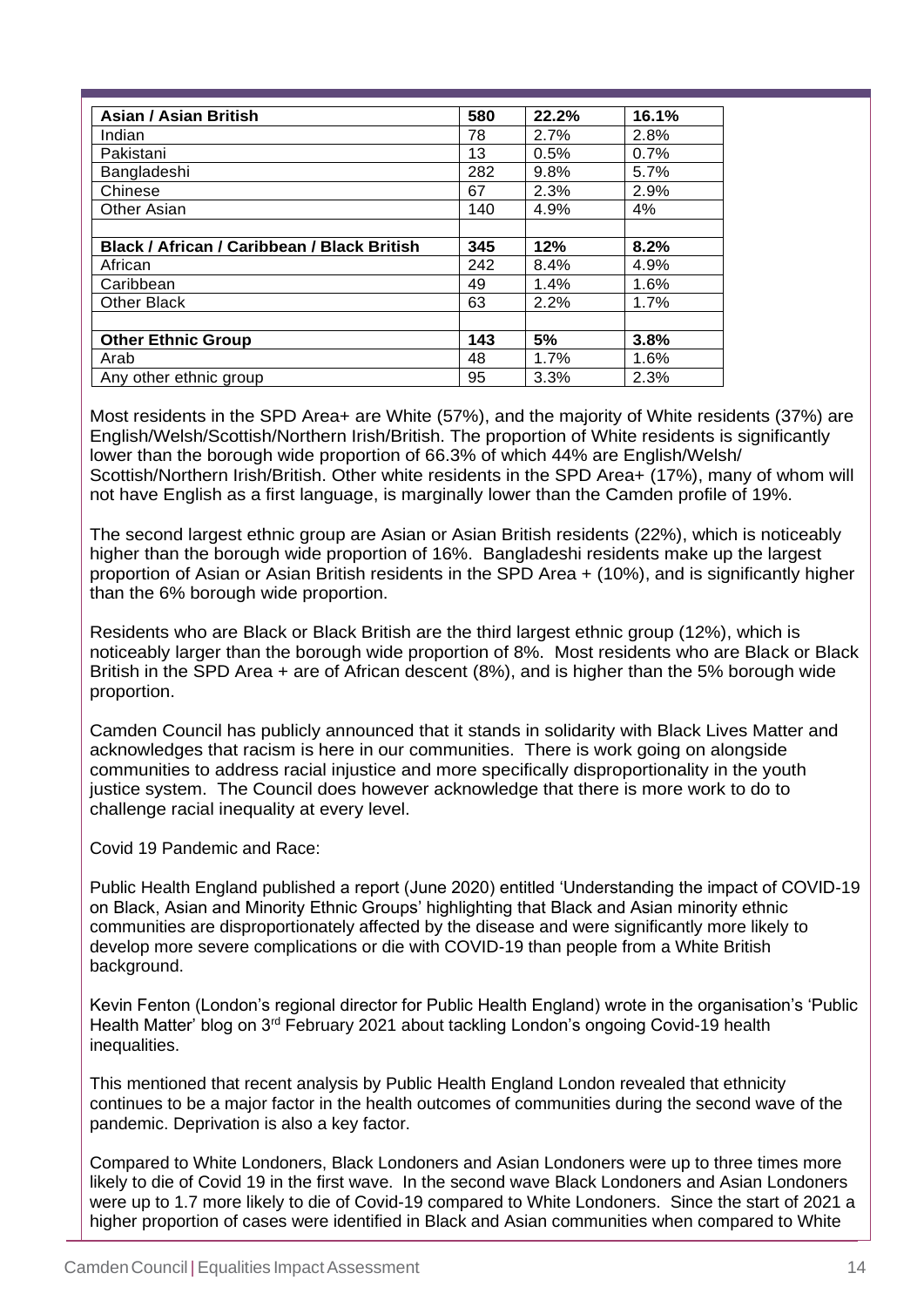#### communities.

According to the Office for National Statistics a large proportion of the difference in the risk of Covid-19 mortality between ethnic groups can be explained by demographic, geographical and socioeconomic factors, including home location and occupation.

The blog mentioned that much has been achieved in London in terms of scaling up community testing, key worker testing, local contact tracing, helping staff in the transport network to be as safe as possible, as well as efforts from London Boroughs to help vulnerable people and those who need to self-isolate. Kevin Fenton mentioned that he was regularly speaking to faith leaders and community forums across London about vaccine hesitancy and how to engage people in a culturally competent way. National government is also keenly focused on the issue.

The London Irish Centre is based just outside of the SPD area to the north and the charity's mission is to bring Irish Care, Culture and Community to London. This is supported by a wide range of services to help tackle poverty, relieve those in need, education for the public benefit and to promote Irish art and culture.

Pan African Housing Co-op is based to the north west of the SPD area provides accommodation for refugees from Africa and other parts of the 'developing' world. The Co-op also provides resettlement support and immigration advice.

In addition there is a Somali Elderly and Disabled centre who provide advice and support to elderly and disabled refugees from Somalia.

There are a number of groups providing services to the Black, Asian and Minority Ethnic community close to the SPD area including several that serve the Bengali community mainly to the south-west of the SPD area. This includes Jeebon Bengali Healthy Living Consortium and also Somers Town Islamic Cultural and Education Centre.

# **Religion / Belief**

| rabic To. Rollylon of Dollor, Combined ONG ZOTT Ochode |                           |                      |          |
|--------------------------------------------------------|---------------------------|----------------------|----------|
| Faith                                                  | <b>SPD</b><br>Area+<br>No | <b>SPD</b><br>Area+% | Camden % |
| Christian                                              | 956                       | 33.3%                | 38.5%    |
| <b>Buddhist</b>                                        | 18                        | 0.6%                 | 1.4%     |
| Hindu                                                  | 35                        | 1.2%                 | 1.6%     |
| Jewish                                                 | 16                        | 0.6%                 | 5.1%     |
| Muslim                                                 | 567                       | 19.7%                | 13.8%    |
| Sikh                                                   | 8                         | 0.3%                 | 0.2%     |
| Other                                                  | 24                        | 0.8%                 | 0.6%     |
| No religion                                            | 712                       | 24.8%                | 29.1%    |
| Religion not stated                                    | 535                       | 18.6%                | 9.6%     |

*Table 10: Religion or Belief, Combined OAs - 2011 Census*

Most residents in the SPD Area+ are of Christian faith (33.3%) and the proportion is marginally lower than the Camden average (38.5%). This is followed by not having a religion (24.8%) which is also marginally lower than the borough wide profile of 29.1%. The Muslim faith is the second most practiced religion locally (19.7%), which is noticeably higher than the borough wide profile of 13.8%.

St Pancras Old Church is a Church of England parish church from the  $12<sup>th</sup>$  Century and is the only place of worship within the SPD area. Al Rahman Mosque and Community Centre is to the south east of the SPD area and Somers Town Islamic Cultural and Education Centre is to the south-west. All Saints Greek Orthodox Church lies to the west of the SPD area.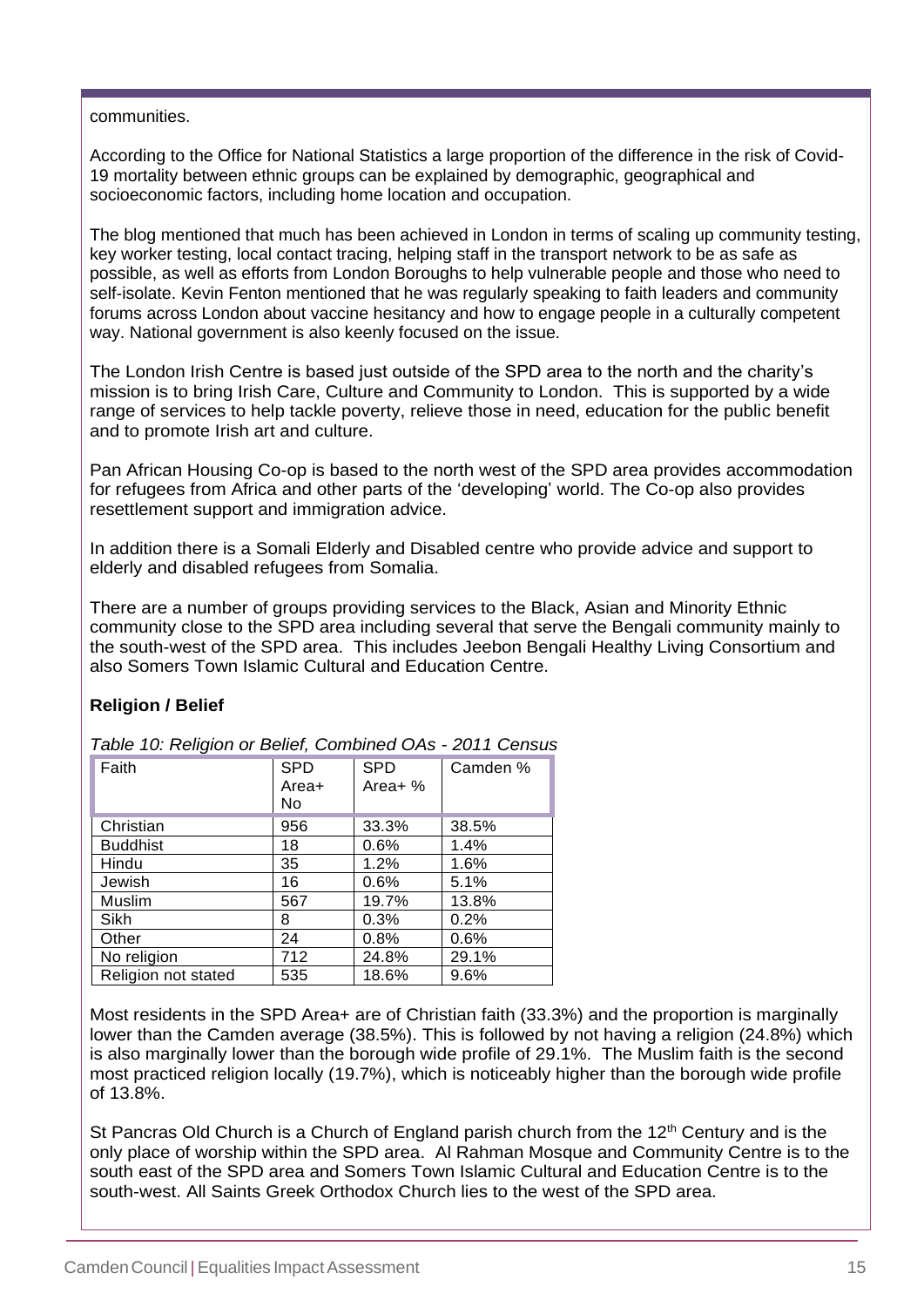St Aloysius Catholic Primary School was a faith school close to the SPD area to the south west, but closed in 2019 due to unfilled places and a fall in numbers of primary school age children in the area.

# **Disability / long term illness**

| Long term sick or disabled | <b>SPD</b><br>Area<br>+ No | l SPD<br>Area+<br>$\%$ | Camden % |
|----------------------------|----------------------------|------------------------|----------|
| All Men aged 16-74         | 62                         | 5.6%                   | 4.8%     |
| All Women aged 16 - 74     | 61                         | 4.9%                   | 4.0%     |

*Table 11: Disability and Long Term Illness - 2011 Census*

The proportion of residents in the SPD Area+ who are economically inactive due to long term sickness or disability (5.6% Men / 4.9% Women), is marginally higher than the borough wide proportion (4.8% Men / 4.0% Women).

The St Pancras Hospital site is within the SPD area and is allocated for development in the Council's adopted Site Allocations Development Plan 2013. This plan supports the effective use of the site for improved and new health facilities as well as new housing on surplus land. The latest plans includes Moorfields Eye Hospital and UCL Institute of Ophthalmology, which are planned to relocate from City Road in Islington to new facilities on the north west part of the site. These are proposed to be developed alongside new Camden & Islington NHS Trust facilities, other health services including a UCL mental health research institute and other uses, including housing. These service changes and future proposals have been subject to their own public consultations and EquIA.

As previously mentioned Frank Barnes School for Deaf Children is to the east of the SPD area and serves all London boroughs and beyond.

# **Sexual orientation**

Data on sexual orientation is not available for the SPD area alone.

The 2018 GP Patient Survey found that 9.3% of Camden residents surveyed identified as Lesbian, Gay, Bisexual or 'Other' – above the London average (5.7%) and the national rate (3.5%). This compares with figures from the 2017 Annual Population Survey that gives lower estimates for both London and England (3.2% and 2.7%). It is recognised that issues of non-response, and unwillingness to disclose sexual orientation on surveys, can have an impact on estimates. To improve data in this area, the Office for National Statistics included a new voluntary question on sexual orientation for people aged 16 and over in the 2021 Census.

The Camden LGBT Forum run by LGBT people for LGBT people promote equality and diversity by the elimination of discrimination in relation to LGBT people living and / or working in Camden. The forum does this through advocacy work, youth work, advisory work and raising LGBT awareness across the borough.

#### **Gender reassignment**

Data on gender reassignment is not available at a borough level, however a study by the Gender Reassignment Education and Research Study funded by the Home Office found that there is an estimated number of 200,000 to 500,000 transgender people within the UK.

#### **Pregnancy and Maternity**

Data on pregnancy and maternity is not available for the SPD area.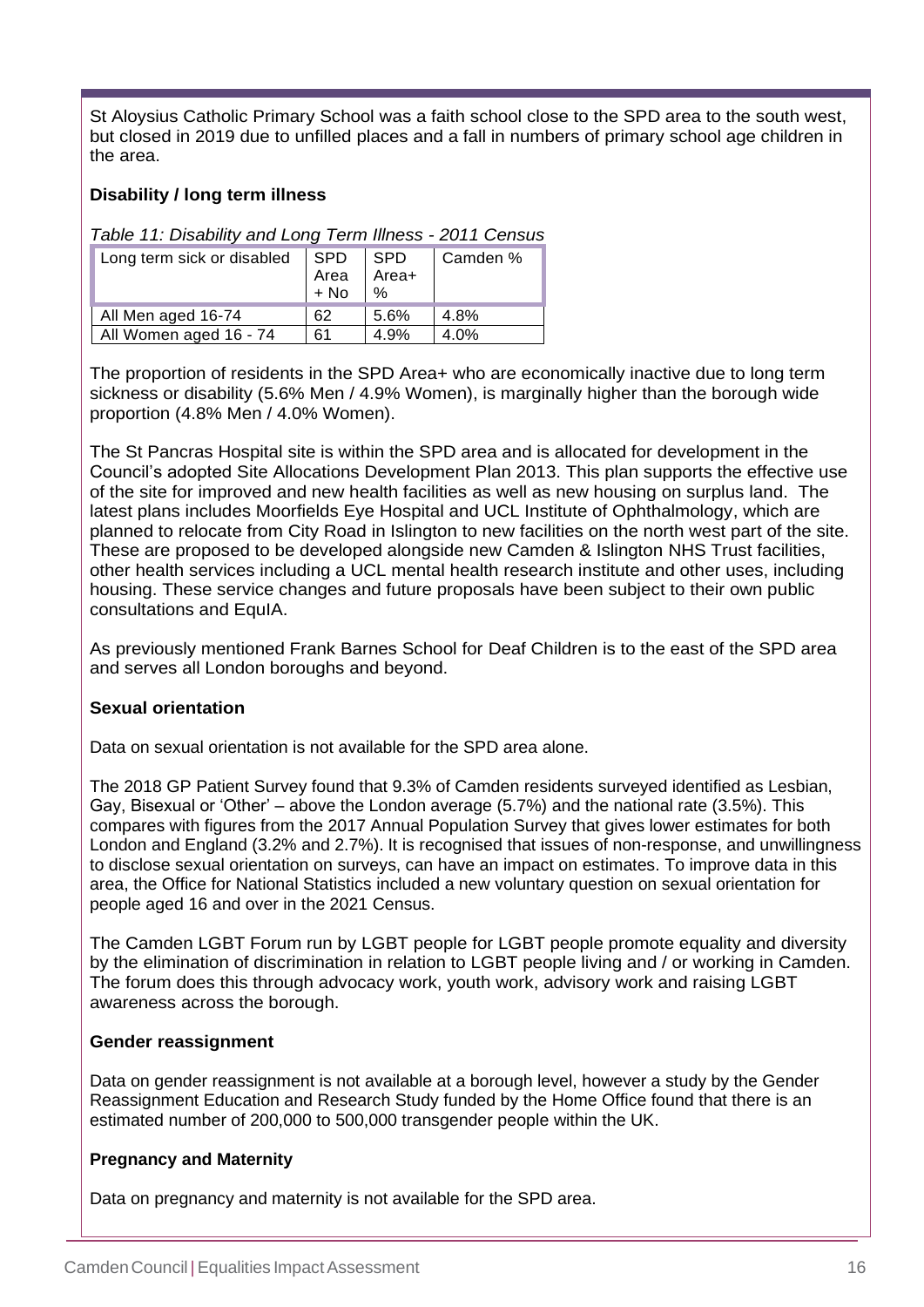In 2017, there were 2,607 live births to Camden resident mothers. Births in England & Wales fell by 2.6% between 2013-17, while Camden births fell by 5.7% over the same period. More than two thirds of local authority areas (68%) have seen falls in births during 2013-17.

# **Marriage and Civil Partnership**

Details on Marriage and Civil Partnership is not available for the SPD area.

The 2011 Census indicated that Camden had a lower proportion of married couples (30%) compared with Greater London (39.8%) but a higher proportion of civil partnership (0.9%) than Greater London  $(0.4\%)$ .

| <b>Household Composition</b>       | <b>SPD</b><br>Area $+$<br>No | SPD Area+<br>% | Camden % |
|------------------------------------|------------------------------|----------------|----------|
| All households                     | 1,132                        | 100%           | 100%     |
| One person households              | 352                          | 31.1%          | 40.5%    |
| Aged 65+                           | 59                           | 5.2%           | 10.4%    |
| Other                              | 293                          | 25.9%          | 30.2%    |
| One family and no others           | 495                          | 43.7%          | 42.6%    |
| Aged $65+$                         | 13                           | 1.1%           | 2.7%     |
| Married / Civil Partnership couple | 196                          | 17.3%          | 20.2%    |
| No children                        | 65                           | 5.7%           | 7.2%     |
| Dependent children                 | 100                          | 8.8%           | 10.5%    |
| All children non-dependent         | 31                           | 2.7%           | 2.4%     |
| Co-habiting couple                 | 141                          | 12.5%          | 9.8%     |
| No children                        | 113                          | 10.0%          | 7.5%     |
| Dependent children                 | 22                           | 1.9%           | 2.0%     |
| All children non-dependent         | 6                            | 0.5%           | 0.3%     |
| Lone parent                        | 145                          | 12.8%          | 10.0%    |
| Dependent children                 | 101                          | 8.9%           | 6.4%     |
| All children non-dependent         | 44                           | 3.9%           | 3.5%     |
| <b>Other households</b>            | 285                          | 25.2%          | 16.9%    |
| With dependent children            | 39                           | 3.4%           | 3.1%     |
| All full-time students             | 81                           | 7.2%           | 2.4%     |
| All aged 65 and over               | $\overline{\mathbf{4}}$      | 0.4%           | 0.3%     |
| Other                              | 161                          | 14.2%          | 11.1%    |

*Table 12: Household Composition, Combined OAs - 2011 Census*

In terms of household composition, there is a higher proportion of co-habiting couple households (12.5%) than the borough wide proportion of 9.8%. There is a lower proportion of married / civil partnership households (17.3%) than the borough proportion of 20.2%. The proportion of one person households of over 65 is less than the borough profile (probably reflecting the larger proportion of younger people).

There is a significantly higher proportion of 'Other households' including full time students where the proportion (7.2%) is noticeably higher than the borough profile of 2.4%.

# **Assessment of the potential benefits and impacts**

Whilst a Neighbourhood Plan has been produced which supports development in the Camley Street area with supporting community and social infrastructure, in the wider SPD area there will be some concerns about the impacts of major developments where often local communities do not see any benefits for them. This includes whether housing will be affordable, whether new job opportunities will be accessible for local people and the disturbance caused by construction. The local communities of the Canalside to Camley Street area will be no exception, and as there is growth in the area and wider area, the SPD helps to support the Council policies and strategies seeking to make growth more inclusive, and create social value and more opportunities and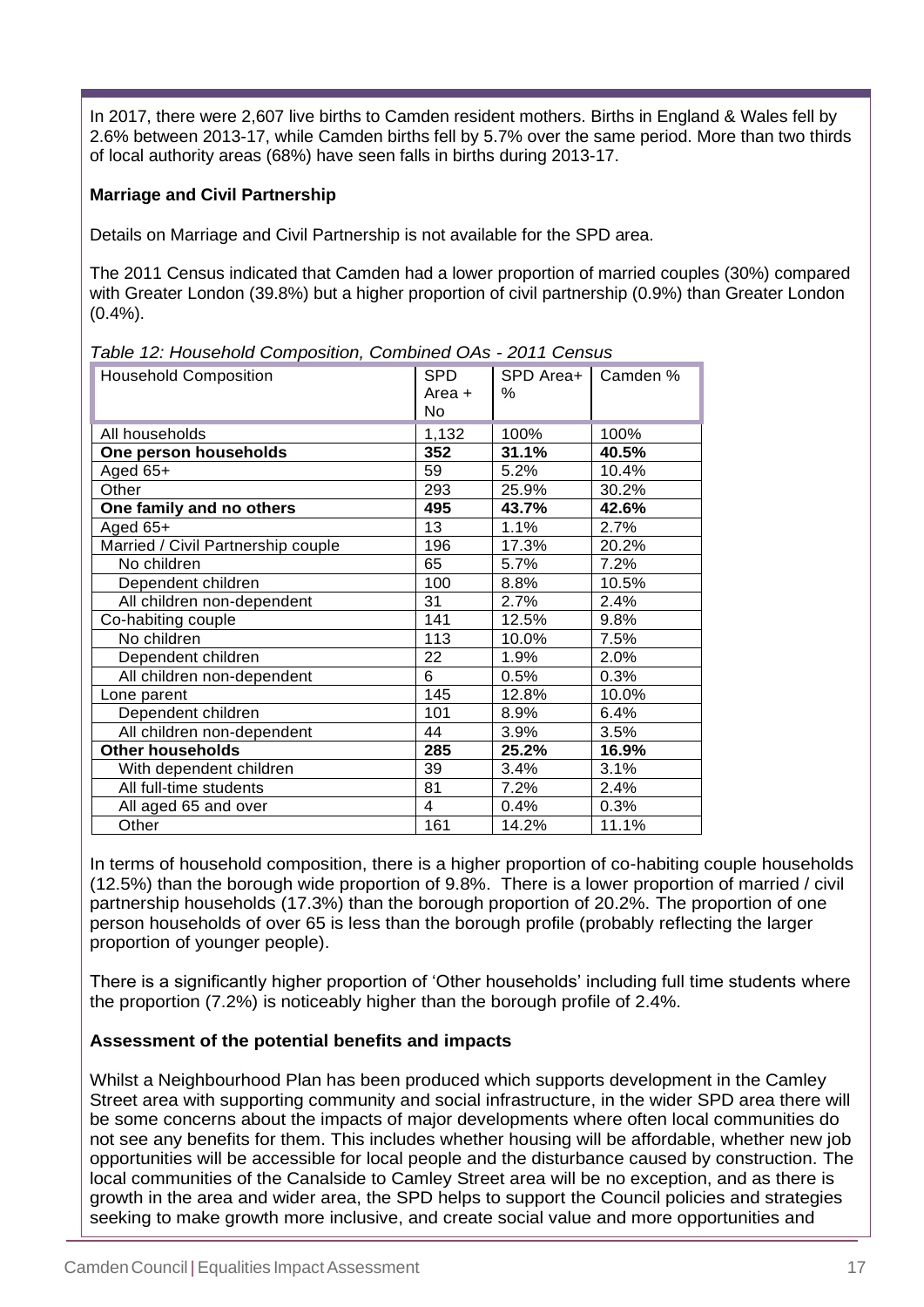benefits for local communities including groups with protected characteristics, whilst also assisting in identifying ways the potential impacts identified through consultation can be mitigated.

Local communities were encouraged and provided with opportunities to get involved in the preparation of the SPD which helped to ensure that everyone who could be affected by development has their say and a sense of ownership in the future of the area. This in turn should encourage and instill confidence for local communities particularly seldom heard groups many of whom will have protected characteristics to get involved in development proposals that come forward.

Consultation on this draft SPD was originally planned to start in March 2020 with planned public "drop-in" events and a display in Pancras Square Library, but was postponed due to the impacts of the coronavirus (Covid-19).

The Council took measures to keep its communities and officers healthy and safe by changing the way it works and does things. Even with the easing of lockdown measures public health advice and distancing rules were continued and people safe face-to-face public meetings or events were not possible. This placed a greater onus to make efforts to inform and engage the groups with protected characteristics mentioned and local organisations providing services to protected groups through different means, "signposting", eg through social media, and using their networks to share information

Officers were available by telephone or email to talk to local people to answer questions and resolve any access and communication barriers including language. Information could also be interpreted upon request.

The SPD focusses on three main objectives and in broad terms should have positive benefits:

- Realising the potential of the area-to make more effective use of land to meet housing needs and enhance the employment role of the area in high quality developments
- Improving connectivity-to make the area, sites and developments more inclusive and accessible and make it easier to get around
- Improving spaces for people- to create and improve public spaces such as open spaces, walking/cycling routes and the public realm as part of, and adjacent to, new developments

In terms of more specific potential impacts and benefits for groups with protected characteristics, this is considered more in further sections, but includes:

- The guidance seeks high quality and well designed development that is inclusive and accessible to all and takes into account the more specific needs of younger and older age groups, people with disabilities and mobility issues and lone parents who may spend more time in the area eg. in terms of access to adequate open spaces and enhancing perceptions of safety through good design, more activities and uses aiding surveillance and overlooking throughout the day
- Community safety/perception of safety and access to safe spaces and facilities is also likely to be a particular concern for most groups and needs to be considered in the design of development proposals and related public realm enhancements
- Improved accessibility to new uses and better routes for walking will also benefit groups with protected characteristics who may rely on and use local community facilities and services more than the general population e.g. health services and community centres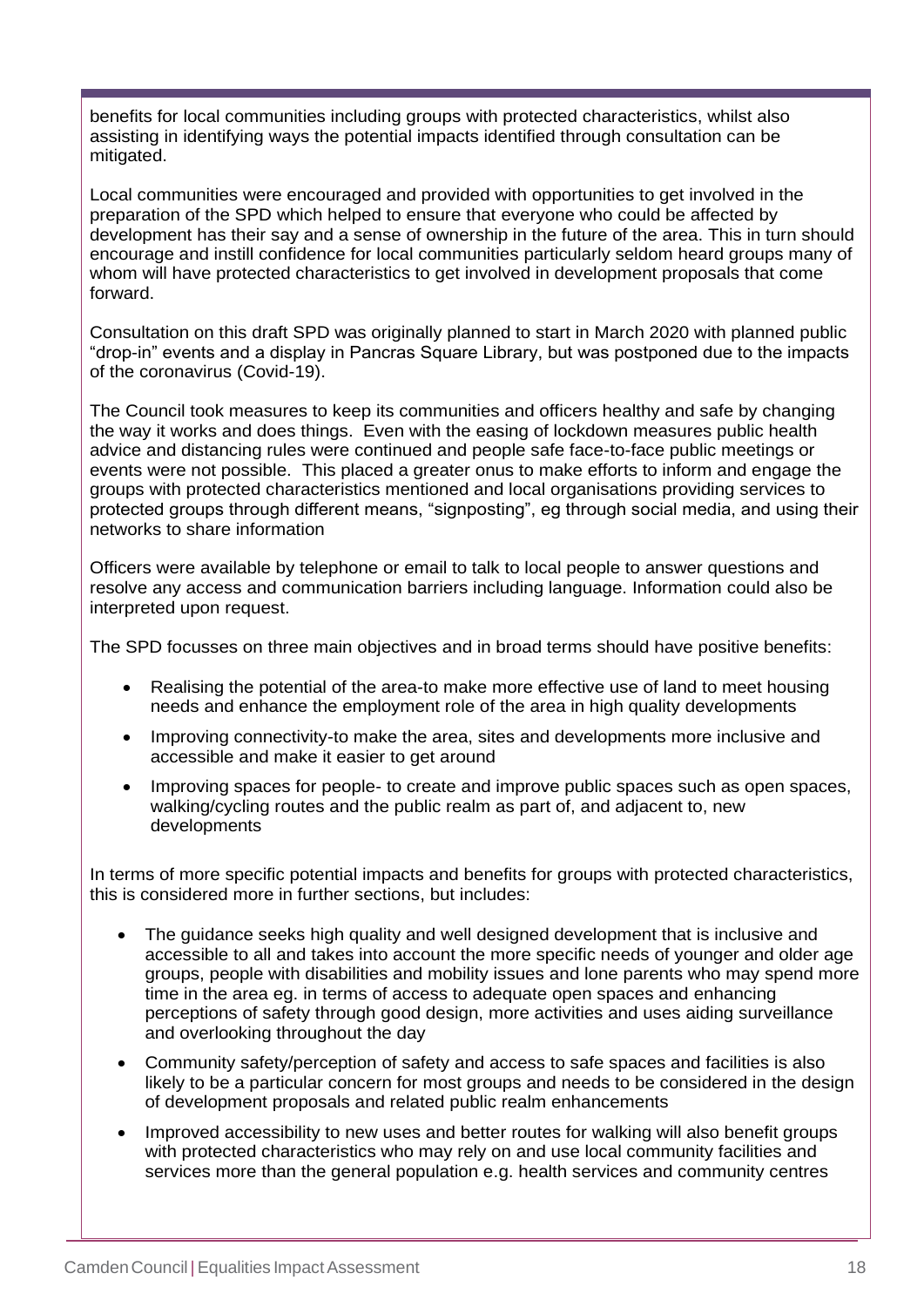Camden Council | Equalities Impact Assessment 19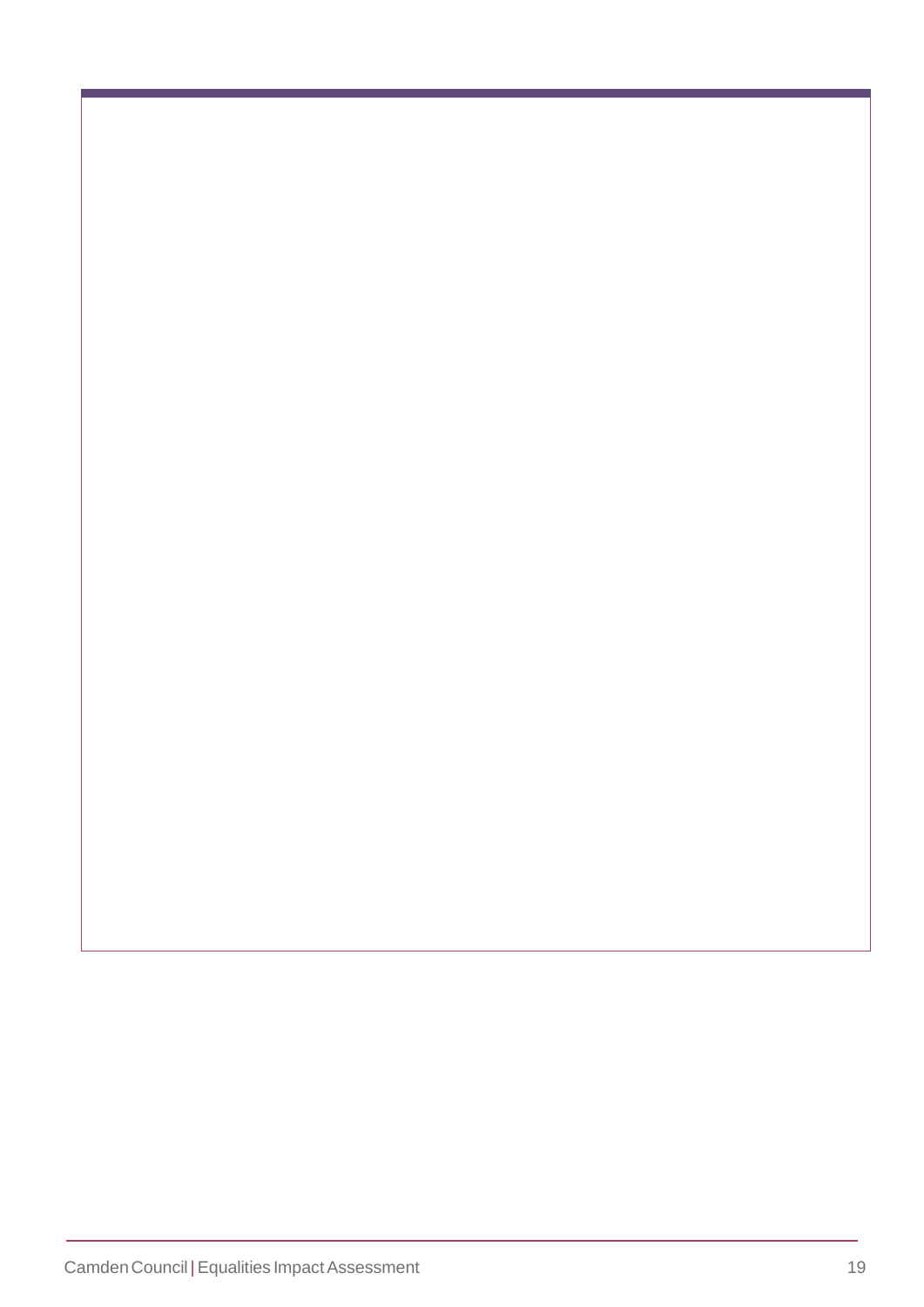#### **Notes to Question 2**

- Here use data to show who could be affected by the decision. Consider who uses the service now and might use it in the future. Think about the social mix of the borough and of our workforce.
- If available use profile of service users and potential users / staff by protected groups: (age; disability; gender reassignment; marriage and civil partnership; pregnancy and maternity; race; religion or belief; sex; and sexual orientation). You could consider the following:
	- o Take up of services, by protected group if available;
	- o Recommendations from previous inspections or audits;
	- $\circ$  Comparisons with similar activities in other departments, councils or public bodies;
	- o Results of any consultation and engagement activities broken down by protected groups (if available) - sources could include, complaints, mystery shopping, survey results, focus groups, meetings with residents;
	- o Potential barriers to participation for the different protected groups;
	- $\circ$  National, regional and local sources of research or data  $-$  including statutory consultations;
	- o Workforce equality data will be provided by your HR change adviser for organisational change / restructure EQUIAs and
	- $\circ$  For organisational change / restructure EQUIAs include the results of any consultation or meetings with staff or trade unions.
- **Do not simply repeat borough wide or general service equality data** be as precise and to the point as possible.
- If there are gaps in equality information for some protected groups identify these in this section of the form and outline any steps you plan to take to fill these gaps. Consider:
	- o Any relevant groups who have not yet been consulted or engaged;
	- o Whether it is possible to breakdown existing data or consultation results by different protected groups;
	- If you are conducting an organisational change / restructure EQUIA and there are data gaps consider asking affected staff to update their details on Oracle.
- We are under a legal duty to be properly informed before making a decision. If the relevant data is not available we are under a duty to obtain it and this will often mean some consultation with appropriate groups is required.
- Is there a particular impact on one or more of the protected groups? Who are the groups and what is the impact?
- Consider indirect discrimination (which is a practice, policy or rule which applies to everyone in the same way, but has a worse effect on some groups and causes disadvantage) - for example not allowing part-time work will disadvantage some groups or making people produce a driver's licence for ID purposes.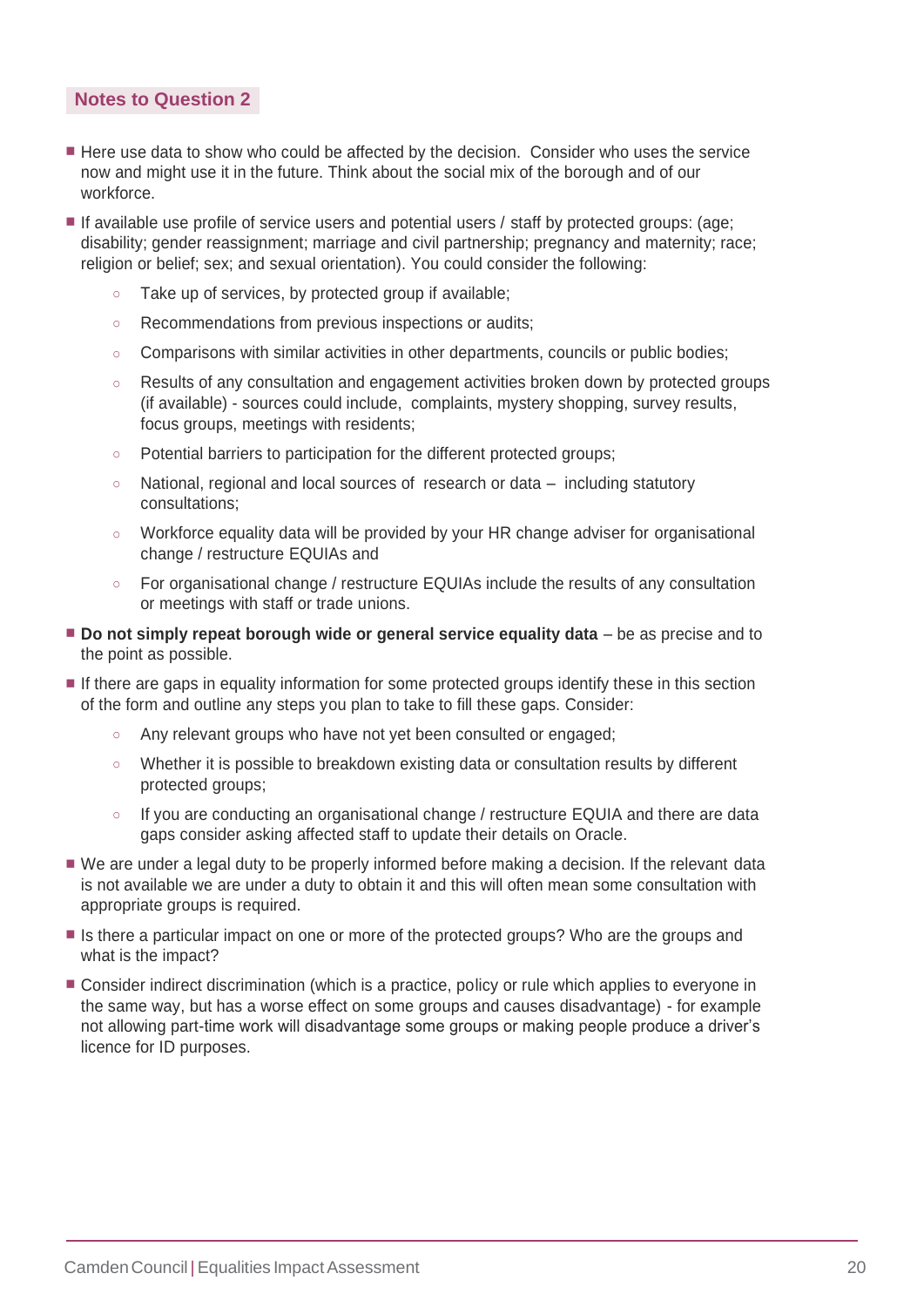#### **Question 3**

Does the proposed decision have an impact (positive or adverse) on our duty to eliminate discrimination/harassment and victimisation, promote equality of opportunity or foster good relations between different groups in the community (those that share characteristics and those that do not)?

Following consultation and revision of the draft SPD, it is considered that the proposed decision to approve the final version of the document for adoption will have a positive impact on the Council's duty to promote equality of opportunity and help foster good relations between local groups including groups with protected characteristics.

The SPD recognises that the change that is happening and likely to come forward and offers the chance to identify, with local communities, the key issues and opportunities that we want to address. The SPD sets out broad principles and objectives to guide future development and improvement in the area. The planning guidance presents an opportunity that could support significant benefits for local residents, workers and visitors to the area.

As outlined in Question 2 there are a number of specific objectives within the SPD that can help to foster good relationships such as supporting the high quality spaces and mixed use streets that can invite and encourage local people to interact with each other more in safer and more welcoming places.

The SPD provides guidance based on three overarching objectives with sub-objectives summarised below:

#### **Key Objective: Realise the Potential**

- Make the area a more distinctive and identifiable place that evolves successfully in its own right alongside Camden Town and Central London, and sees benefits from sustainable growth and change in the wider area
- See the more efficient, effective, better designed and sustainable use of land with a richer mix of uses serving a diverse residential, working and visiting population
- Create an ambitious mixed-use neighbourhood that connects and integrates well with surrounding neighbourhoods; economically, socially and environmentally
- Increase the residential role of the area by supporting a significant number of new homes and a range of housing types, particularly genuinely affordable homes
- Maintain and enhance the employment role of the area as a place to do business and have access to a range of job opportunities
- Create a more vibrant and safe place

#### **How will the protected groups be affected by these objectives?**

In general these objectives are likely to have a positive impact for local people in the Canalside to Camley Street area and future residents, employees and visitors including groups with protected characteristics.

Making the area a distinct and identifiable place that is well designed with a mix of uses could help improve the overall experience and relationship local people have with the area and each other. This could subsequently contribute towards improving the health and well-being, social integration and social cohesion with existing and new communities.

Creating an ambitious and sustainable mixed-use neighbourhood and adding to the connectivity and the physical and social infrastructure can contribute towards making the area more active, vibrant, interesting and feel safer for existing and new communities including groups with protected characteristics.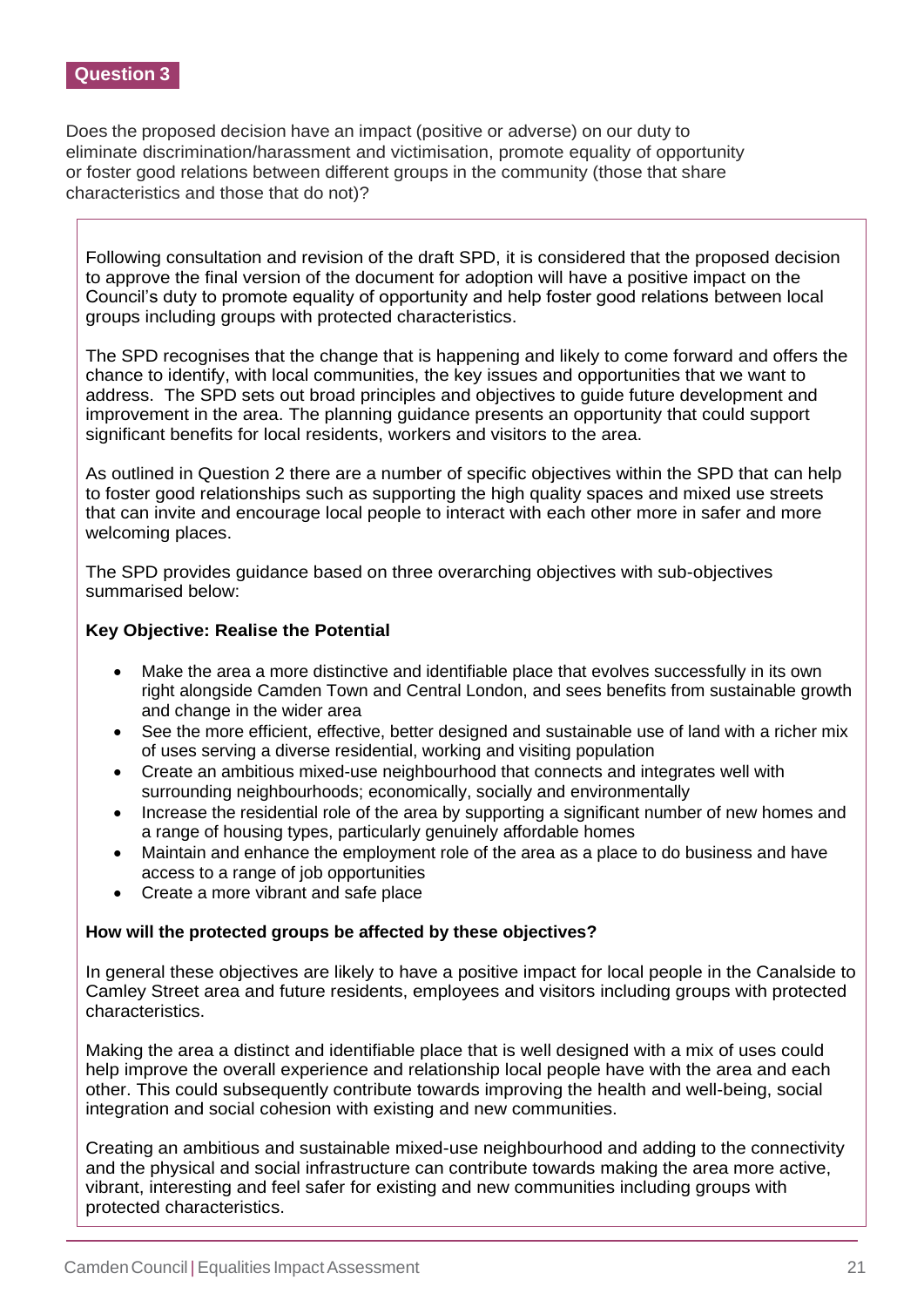In addition providing new and improved access to local shops, services and facilities will further help to define the area's identity and ability to serve local people who will potentially have the goods and services they need closer to their homes or place of work or have easier physical access to them.

The SPD reflects the policies that support provision of more employment spaces including a mix of affordable and smaller spaces suitable for SME and start-ups. This should provide more access to jobs and training for local people who are economically active (and potentially those who are currently economically inactive such as students or people who have retired) and more opportunities for local people to start and / or run their own business locally.

More job and training opportunities will especially benefit local young people aged 16 to 24 who nationally are more than twice as likely to be unemployed as all other age groups combined (Institute of Employment Studies) and are most likely to have lost work or seen their income drop because of COVID-19 (research by Resolution Foundation).

In addition people with a disability (who as a group have a higher unemployment rate than people without a disability) could potentially benefit from having more employment and training opportunities closer to where they live and in more accessible forms. More jobs and training opportunities also includes the potential for more openings with flexible working arrangements which can help groups with protected characteristics including women to return to work after starting a family. The long term unemployed, older people, Black, Asian and Minority Ethnic people and people with a long term illness or disability can face disproportionate employment discrimination and will especially benefit from having more jobs and training opportunities locally.

Increasing the residential role of the area by supporting a significant number of new homes and a range of housing types, particularly genuinely affordable homes will help to ensure the area maintains and supports a diverse mix of residents and is a place for everyone including groups with protected characteristics.

New homes will need to be built to nationally described space standards or greater and made accessible and adaptable with suitable numbers of wheelchair user dwellings to meet Building Regulations and planning requirements. The SPD supports policies that encourages housing to meet the needs of specific groups as part of a mix of housing, eg supported accommodation or key worker housing. Providing new housing will create more opportunities for more affordable and suitably sized housing for the many families in Camden who are currently in overcrowded and/or in temporary accommodation and will have a positive impact on the quality of life for new residents.

Will there be any disproportionate impacts or direct or indirect discrimination?

It is considered that these objectives will overall benefit those living, working and visiting the neighbourhood including groups of people with protected characteristics. There are not considered to be any disproportional impacts, direct or indirect discrimination as a result of these objectives.

# **Key Objective: Make Connections**

- Make the area more pleasant for walking/and cycling connecting areas and activities and integrating the area better with surrounding neighbourhoods.
- Create safe, well-overlooked, attractively designed streets and spaces for residents and visitors, pedestrians and cyclists
- Ensure site development designs and layouts add to permeability and where feasible allows for potential future connections to be established.
- Improve accessibility and routes to neighbourhood facilities and public transport networks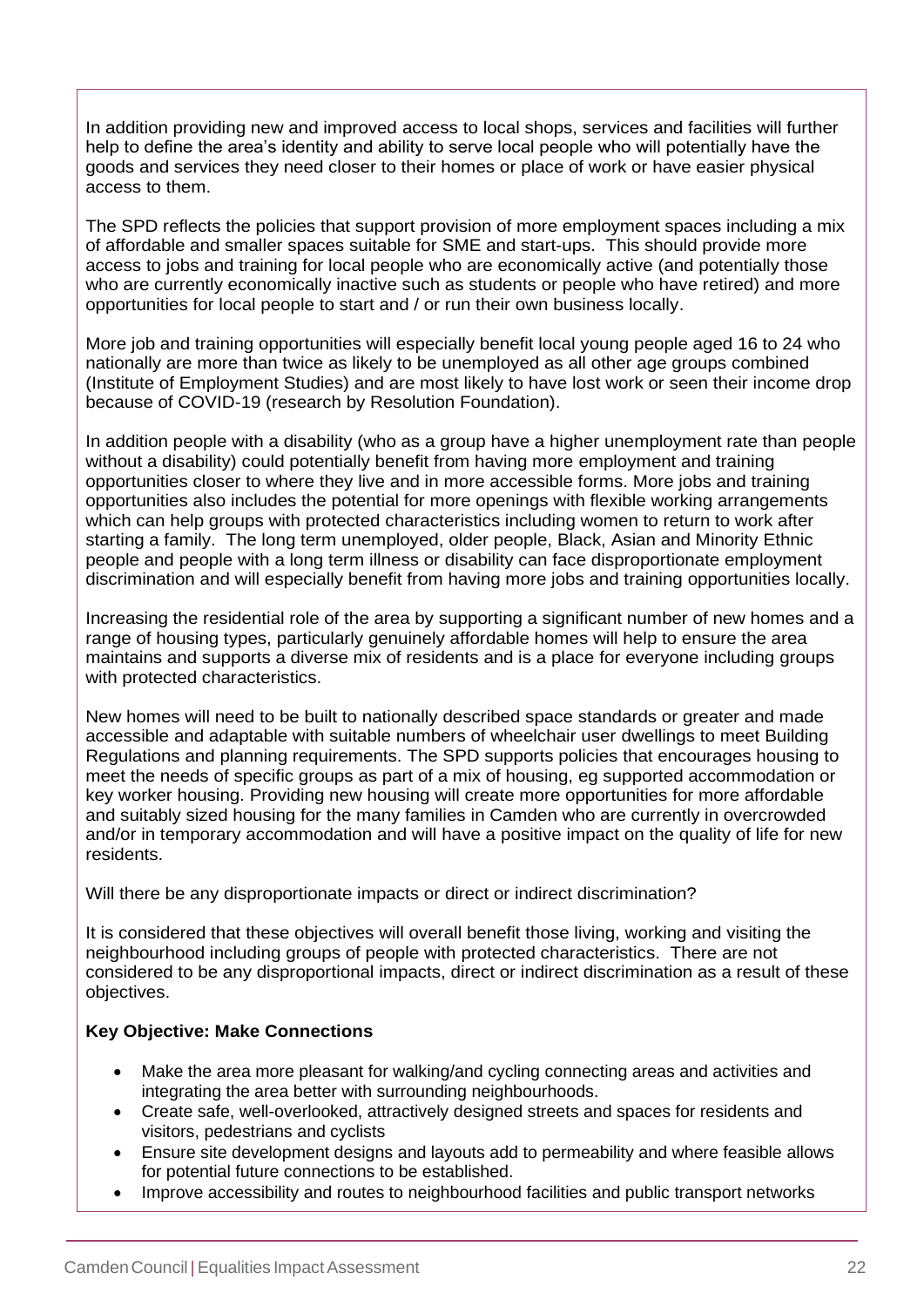• Improve perceptions of community safety and reduce opportunities for crime and anti-social behaviour.

#### **How will the protected groups be affected by these objectives?**

In general these objectives are likely to have a positive impact for local people in the Canalside to Camley Street area and future residents, employees and visitors including groups with protected characteristics.

Reducing the barriers to active travel and making the area more pleasant, safer and easier to walk, cycle and access public transport will encourage more people to incorporate more physical activity into their everyday life. This has the potential to greatly improve the physical and mental health of local people including groups of people with protected characteristics. Providing more opportunities for active travel will encourage drivers to drive less, reduce air pollution and potentially create more social interaction as more people could be drawn to being outdoors, meeting up and sharing streets and spaces.

Making the environment feel safer through design, including having well defined streets and improving perceptions of community safety has the potential to greatly improve the mental health and well-being for existing and new communities. This is especially beneficial to people who may feel most vulnerable including older people, LGBT+, people with disabilities, women, parents with young and teenage children, and young people who can especially feel unsafe in some areas of London. Improving perceptions of community safety can also act to deter crimes of opportunity and anti-social behaviour in the area. Reducing the risks of crime can help to make communities including groups with protected characteristics feel safer and more at ease within their environment.

Improving pedestrian and cycle infrastructure can encourage more people to walk and cycle more including local ethnic minority groups, women, older people and disabled people, all of whom are typically under-represented in cycling. In addition people with a disability most of whom are able to cycle (78% TfL) will have a higher need for inclusive cycling infrastructure that can allow for a variety of non-standard cycles, which may include tricycles, tandems and hand cycles.

Designing and delivering new homes and workspaces that will increase activity with passive surveillance will potentially bring more life and diversity into the area, utilise underused spaces, reduce perceptions of community safety (as outlined earlier in this section) and make the area feel safer all of which will have a positive impact to the health and well-being of local people including groups with protected characteristics.

The potential Camden High Line would transform a disused railway into a sustainable green space and transport link. This could create another opportunity for everyone to enjoy the outdoors, which could potentially improve the health and well-being for new and existing communities including groups with protected characteristics. More specifically, having more opportunities to be outdoors will help to tackle inactivity, isolation and improve the mental health of groups with protected characteristics including older people, people with a disability or a long term illness, young children and parents with young children who proportionally are more likely to be in the area during the day.

Ensuring site development designs and layouts are permeable and allows for potential future connections will encourage ease of movement throughout the area and to connecting areas for existing and new communities, into the future. This will provide further opportunities for local communities to mix and encourage social integration and cohesion.

To support existing environmental policies car use will be deterred by requiring new development to be car-free which may have an impact on some groups with protected characteristics who may have specific mobility issues.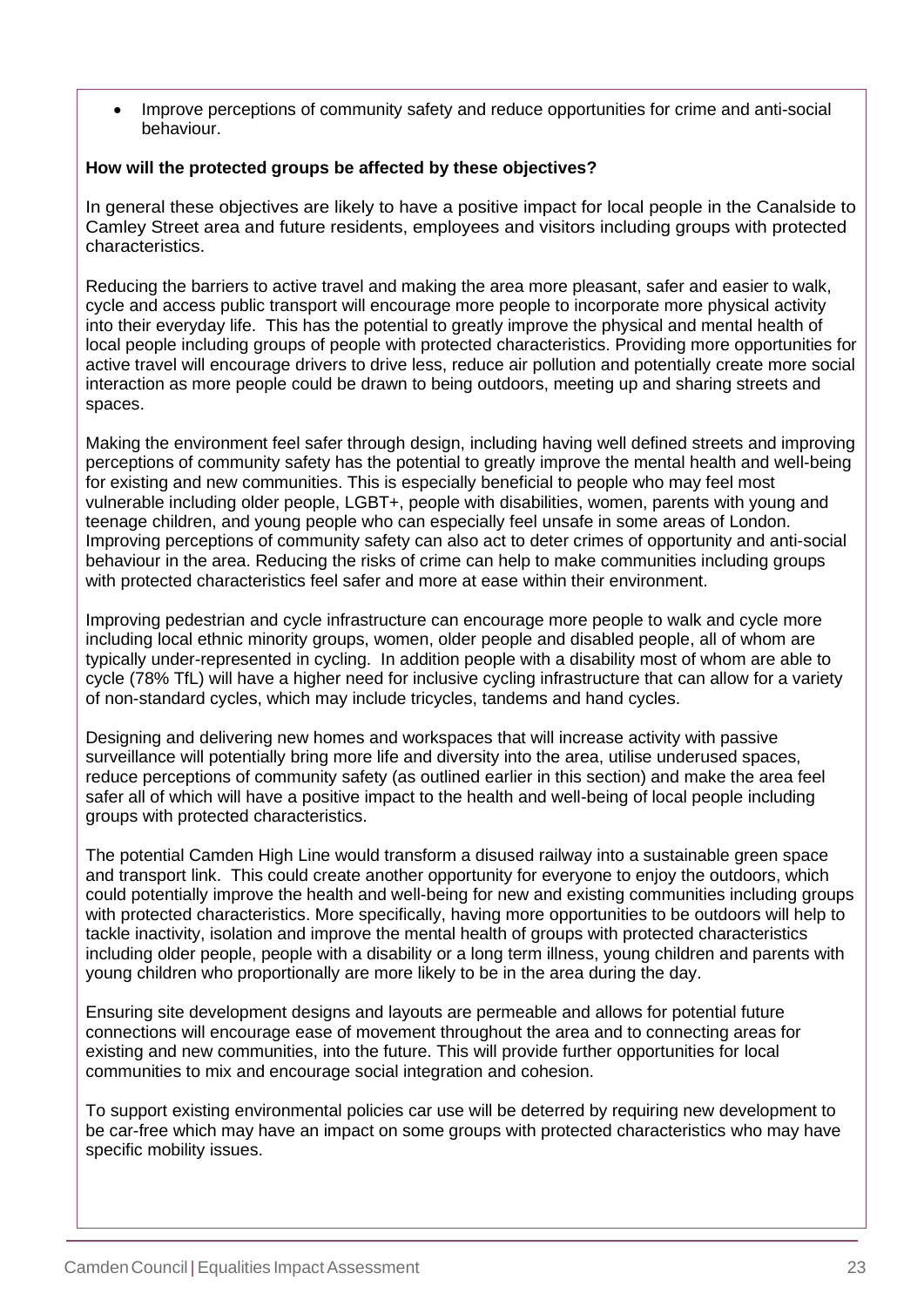Will there be any disproportionate impacts or direct or indirect discrimination?

It is considered that these objectives will overall benefit those living, working and visiting the neighbourhood including groups of people with protected characteristics. There are not considered to be any disproportional impacts, direct or indirect discrimination as a result of these objectives.

# **Key Objective: Better Places for People**

- Maximise and enhance the multiple benefits of green infrastructure in the area to develop a higher quality, inclusive and accessible green environment.
- Integrate green infrastructure into new development in a range of forms to contribute to environmental quality (biodiversity, sustainable drainage, improved air quality and energy infrastructure)
- Provide a variety of types and scale of improved and new public and private spaces with clear management strategies to support sustainable and healthy communities, economic growth and address any deficits in local open space
- Creatively enhance the existing public realm, spaces and routes to create a stronger, safer and more identifiable place; from the canal to open spaces; from streets to bridges
- Improve the living, pedestrian and cyclist experience through greening and associated measures to alleviate air and noise pollution.
- Preserve and enhance the biodiversity roles of the canal, other INC sites and existing open spaces.

#### **How will the protected groups be affected by these objectives?**

In general these objectives are likely to have a positive impact for local people in the Canalside to Camley Street area and future residents, employees and visitors including groups with protected characteristics.

Protecting and developing a higher quality, inclusive and accessible green environment will provide more opportunities for local communities to spend time outdoors and engage with the variety of public spaces and places (including places with biodiversity) available. This can help to tackle inactivity, isolation, improve the physical health, mental health and well-being for existing and new communities including groups of people with protected characteristics. Providing more opportunities to spend time outdoors locally will especially have a positive impact for groups who risk being more isolated including older people and people with a long term illness or disability.

Integrating green infrastructure into new development in a range of forms will bring a variety of spaces and potential outdoor activities to the doorsteps of new and existing communities, which in turn will encourage more usage and assist in improving the physical health, mental health and well-being for local people including groups of people with protected characteristics. Integrating recreation and play into design can encourage more outdoor activity within developments and can ensure children have safe places to play with their guardians close by. This can encourage local people to engage more with the variety of uses within their developments, improve the social integration, social cohesion and have a positive impact on the health and well-being for local people.

Ensuring existing and new spaces are well overlooked will make the area feel safer (as outlined previously), and also provide opportunities for local people who risk being more isolated including older people and people with a long term illness or disability to see and engage with the surrounding local communities from their homes including outdoor space within their homes.

Camden's Climate Action Plan and clean Air Action Plan aim to improve the sustainability of development and move towards zero carbon developments by 2030 and improve air quality in the borough, issues raised in consultations across the borough. In addition, noise pollution can greatly affect local people's health and well-being as well as the local biodiversity. Providing measures to alleviate air and noise pollution will greatly enhance the health and well-being for existing and new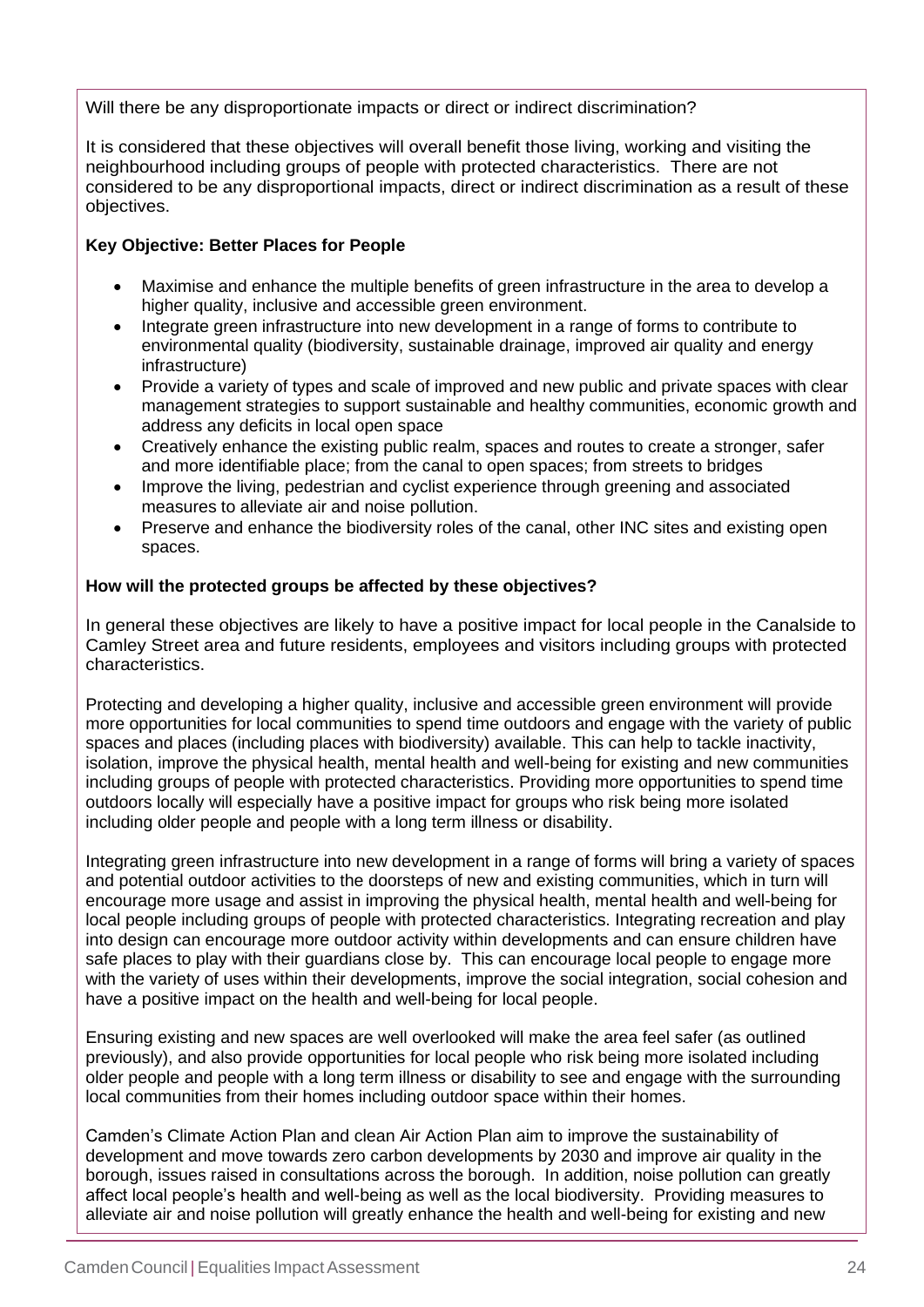communities particularly people who are likely to be in the area throughout the day. This will include parents with young children, people with a disability or long term illness, older and economically inactive people.

### **Will there be any disproportionate impacts or direct or indirect discrimination?**

It is considered that these objectives will overall benefit those living, working and visiting the neighbourhood including groups of people with protected characteristics. There are not considered to be any disproportional impacts, direct or indirect discrimination as a result of these objectives.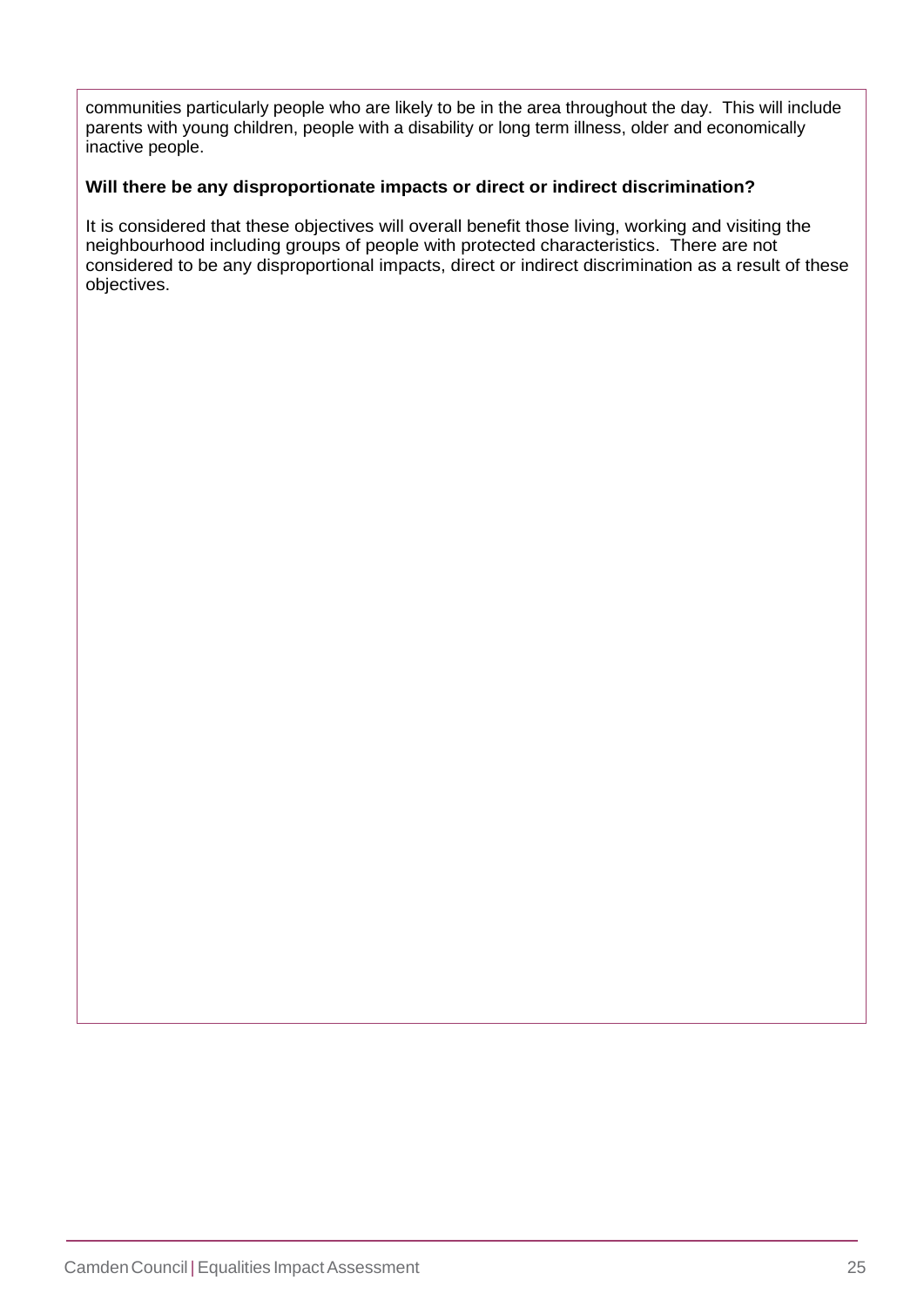# **Notes to Question 3**

- Here, think about our other duties (see the notes at the end) and do the proposals impact (positive and or negative) upon those wider duties and aspirations?
- What might say a reduction in the hours of a facility that mainly serves a particular group have on our wider duties?
- Examples of eliminating discrimination: Taking action to ensure that services are open to all groups – e.g. targeting help at particular deprived sections of the community or funding services who work to prevent discrimination
- Does take up of the activity differ between people from different protected groups?
- Have the outcomes of your consultation and engagement results identified potentially negative or positive impacts?
- Are some groups less satisfied than others with the activity as it currently stands?
- Is there a greater impact on one protected group, is this consistent with the aims of the activity?
- For organisational change / restructures analyse the outcomes of consultation with staff and trade unions and analyse the staff data provided by your change adviser
- If you have identified negative impacts include details of who these findings have been discussed with (e.g. Legal, HR) and their views
- Are there any further changes that could be made to deliver service improvements or make the activity more responsive?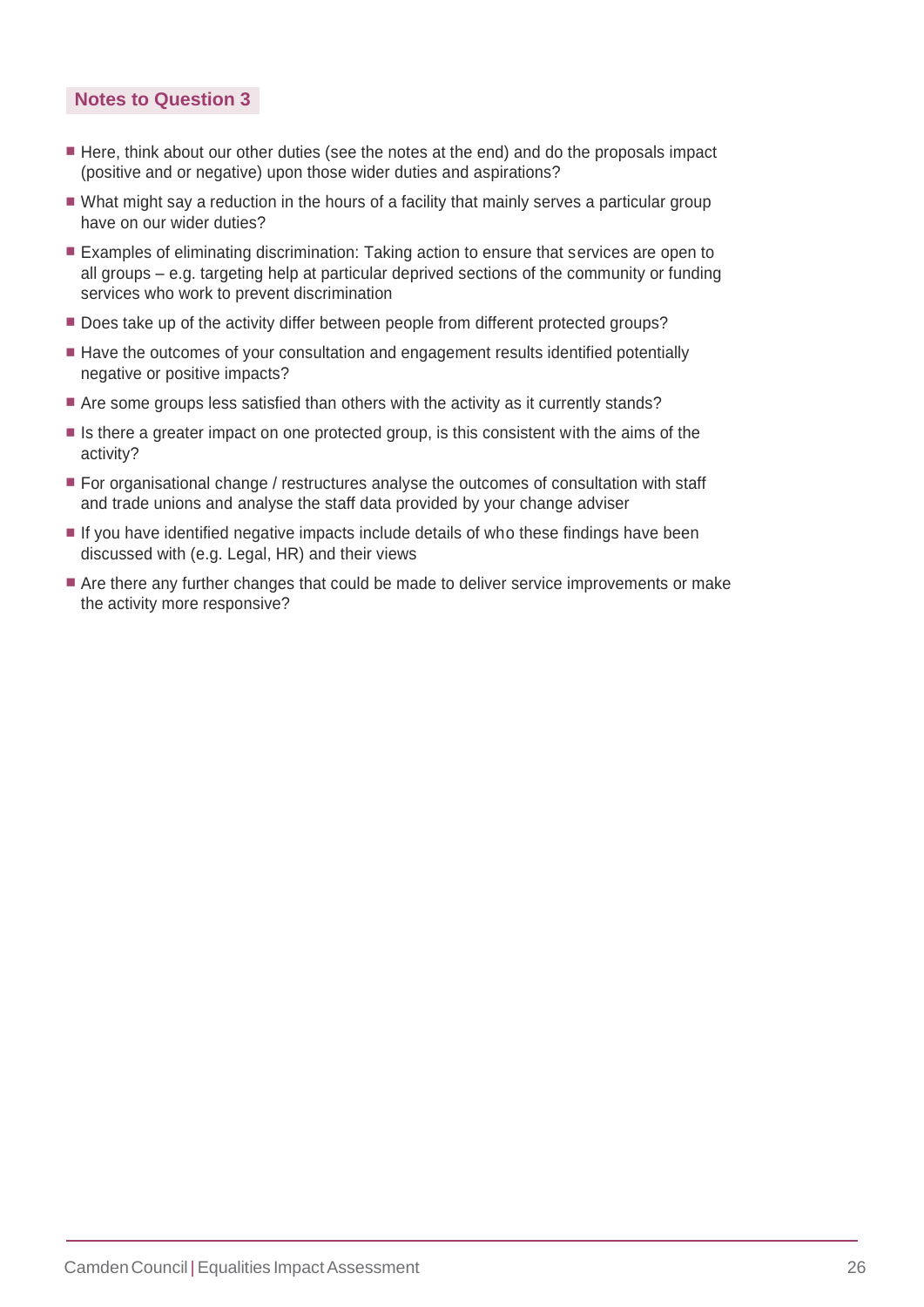If there is an adverse impact, can it be avoided? If it can't be avoided, what are we doing to mitigate the impact?

The potential effects of the guidance on groups of people with protected characteristics has been considered in Questions 2 and 3.

It is considered that the SPD will have no adverse impact for any groups of people with protected characteristics and will overall have positive impacts.

However, whilst the SPD does not create policies for the development and use of land, new developments may have an impact on existing uses and occupiers which may need to be suitably accommodated or relocate, and these impacts will need to be assessed and addressed in considering proposals as they come forward.

The objectives to retain and reinforce the employment role of the area will still seek satisfactory replacement of business spaces of different types and different affordability levels. The Councils' policies related to employment floorspace also seeks measures to be put in place so that new workspace and businesses can offer training and employment opportunities for local people including apprenticeships in construction and permanent jobs in those new workspaces. The extent of effects will also be dependent on the nature of the businesses involved and their individual role in employing local people and in supporting people with protected characteristics, which would need to be considered as schemes come forward.

Identified at Q2, new development may also generate an increased residential and working population placing demands for new or enhanced social infrastructure and this can be secured through s106 planning obligations and Community Infrastructure Levy (CIL) to address these potential impacts depending on the nature and scale of development.

Whilst the SPD supports policies which require new development to be car free, parking for people with disabilities can be provided as part of development schemes or residential permits granted for blue badge holders so the possible impacts on residents with mobility issues can in part be addressed this way.

The construction impacts of development can cause concerns to all sections of the community including groups of people with protected characteristics, particularly those who are susceptible to noise or air quality impacts. All new major developments will be required to have construction management plans to manage these kind of impacts and require developers to liaise with local residents on addressing concerns during construction.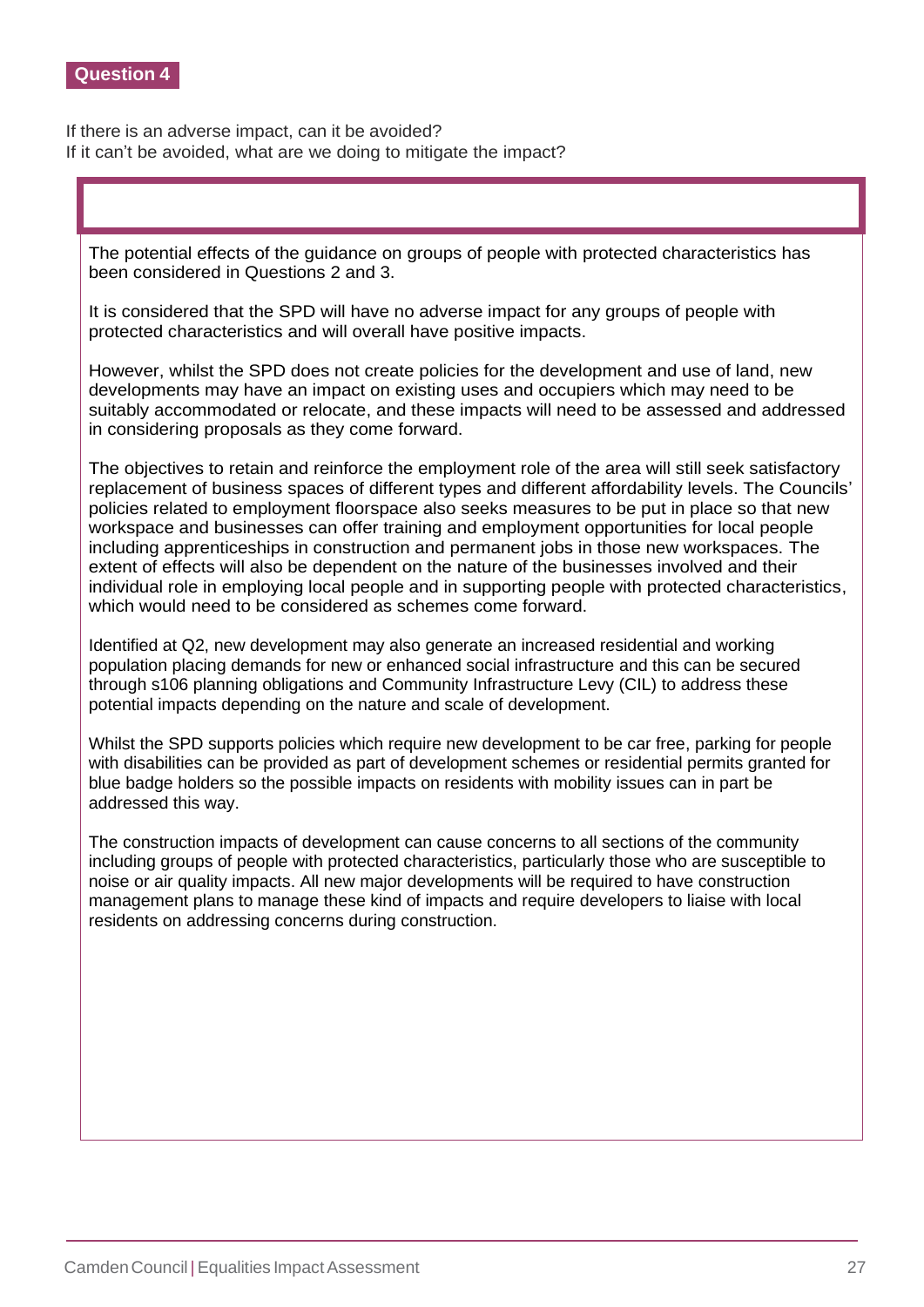### **Notes to Question 4**

- Assuming there is an impact, what are we going to do about it? We need to make sure the **decision makers understand the impacts**
- All our policies and decisions should be designed to eliminate discrimination and contribute to our other obligations such as promoting good relations.
- If it can't be avoided can it be mitigated in some other way?
- There might be decisions elsewhere or perhaps additional spending on other services which could reduce the impact. Beware of simply saying that we will direct service users to other services or resources without considering the feasibility of doing so or the knock-on effect for those services
- We don't have to completely eliminate a negative impact, but we must identify it and try to mitigate it and the **decision makers must be in a position to fully understand the implications of their decision and balance off the competing interests** – e.g. the impact against the need to make savings and balance our budget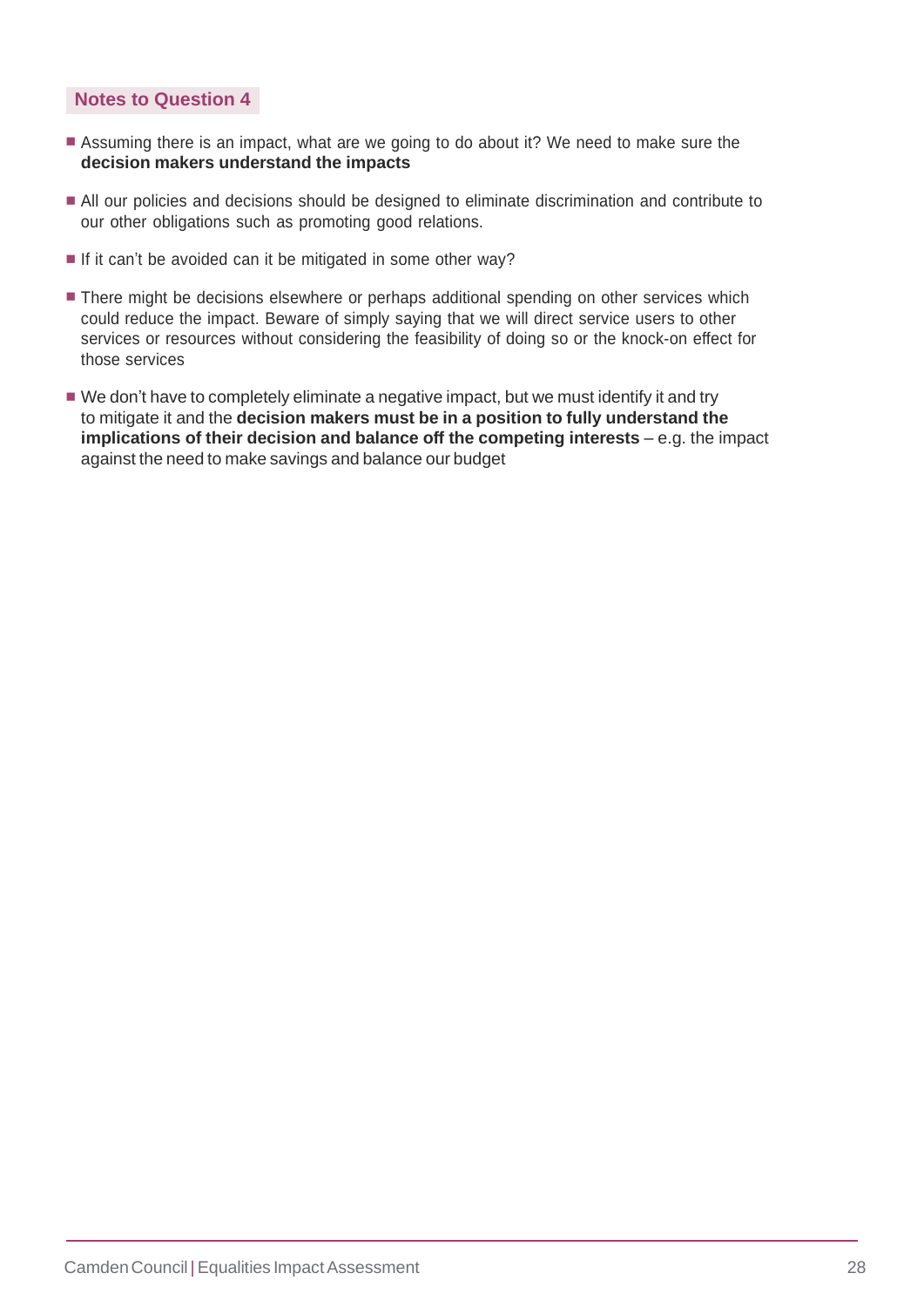.

Could any part of the proposed activity discriminate unlawfully? Can we advance equality of opportunity via this decision/policy? Can we foster good relations via this decision/policy?

SPDs support the development plan by providing additional advice and guidance about how adopted planning policies will be applied on particular topics or in specific areas of the borough.

The revised SPD has given greater emphasis to the principles of good growth that has real social value and inclusive economic benefits; where the diverse employment role of the area is maintained and even enhanced, where a mix of types and size of businesses and workspaces offers a range of training and job opportunities for local people and where major housing development includes genuinely affordable homes of different sizes. Good growth should also help make places more accessible, connected and healthier; where streets and routes are improved to make walking and cycling safer and more pleasant; making existing and new local shops, services and facilities easier to reach; and where new open spaces are created are inclusive to all with much needed space to relax and exercise, adding to the biodiversity and green infrastructure networks of this urban area.

Taken as a whole the objectives of the SPD addresses a number of issues relevant to groups with protected characteristics and identifies some measures that could improve circumstances for these groups, as well as the local population as a whole. A range of potential improvements to transport, social and green infrastructure are identified for the SPD area and there is a recognition in the SPD of the desirability of sustaining and building on the existing social and employment role of the area, as future growth and change happens.

The consultation on the draft SPD gave local people, groups and organisations an opportunity to provide a range of views and the chance to identify other potential issues and potential impacts arising from the guidance and its objectives, some of which may be competing/conflicting or maybe include things that an SPD cannot directly address because it is beyond its scope or statutory purpose. These were considered in revising the SPD to ensure that no group is unduly disadvantaged by the guidance. It is considered that no part of the SPD discriminates unlawfully.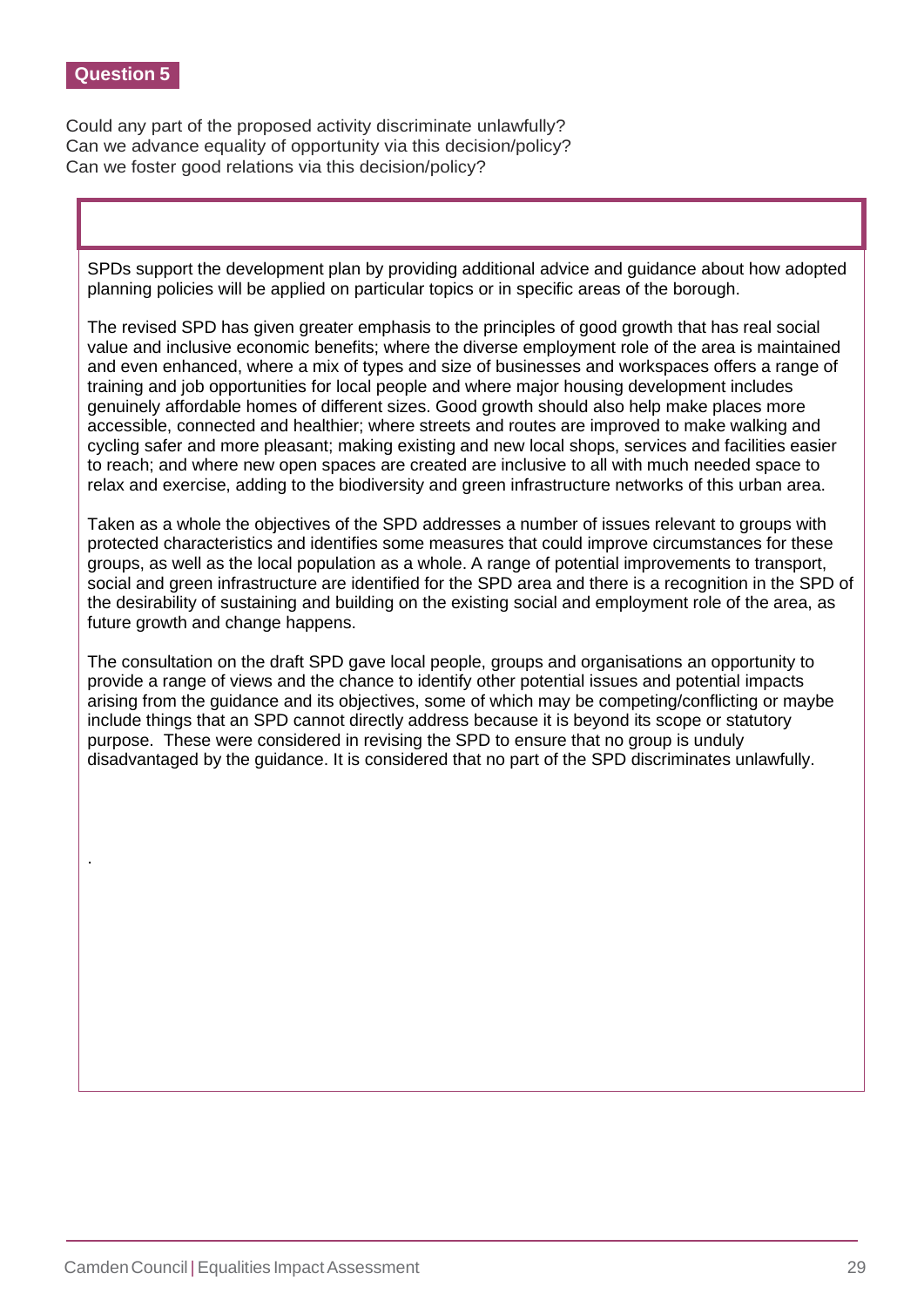#### **Notes to Question 5**

- There may be decisions or policies where this is not going to applicable. Explain this briefly in **the box above. The important point is that it is carefully considered**.
- Suggest positive steps that can be achieved towards our statutory obligations to remove or minimise disadvantages suffered because of protected characteristics, e.g. taking steps to meet the needs of people from the different backgrounds when they are different to the needs of others, encouraging participation from groups when participation is disproportionately low
- Advancing equality of opportunity (NB this does not apply to marriage and civil partnership). **This is a "positive duty"** which requires public authorities to consider taking proactive steps to root out discrimination and harassment and advance equality of opportunity in relation to their functions—from the design and delivery of policies and services to their capacity as employers. The duties require us to give consideration to taking positive steps to dismantle barriers. Advancing equality of opportunity might require treating some groups differently e.g. targeting training at disabled people to stand as councillors.
- The legislation requires when we have due regard in terms of advancing equality of opportunity to:
	- **a. Remove/minimises disadvantage suffered by those who share a characteristic and is connected to it**
	- **b. Take steps to meet the different needs of those who share a characteristic**
	- **c. Encourage those who share a characteristic to participate in public life or any other activity when participation if disproportionally low.**
- Advancing opportunity includes the fact that the steps needed to meet the needs of disabled persons take into account the disabled persons' disabilities
- We are required to have "due regard" to the need to foster good relations between people who share a relevant protected characteristic and people who do not share it. This involves having due regard, in particular, to the need to tackle prejudice, and promote understanding.

#### **Examples**

- An employer to provide staff with education and guidance, with the aim of fostering good relations between its trans staff and its non-trans staff.
- A school to review its anti-bullying strategy to ensure that it addresses the issue of homophobic bullying, with the aim of fostering good relations, and in particular tackling prejudice against gay and lesbian people.
- Local authority (Not Camden) to introduce measures to facilitate understanding and conciliation between Sunni and Shi'a Muslims living in a particular area, with the aim of fostering relations between people of different religious beliefs.
- Our work to encourage Bangladeshi tenants involvement in TA's.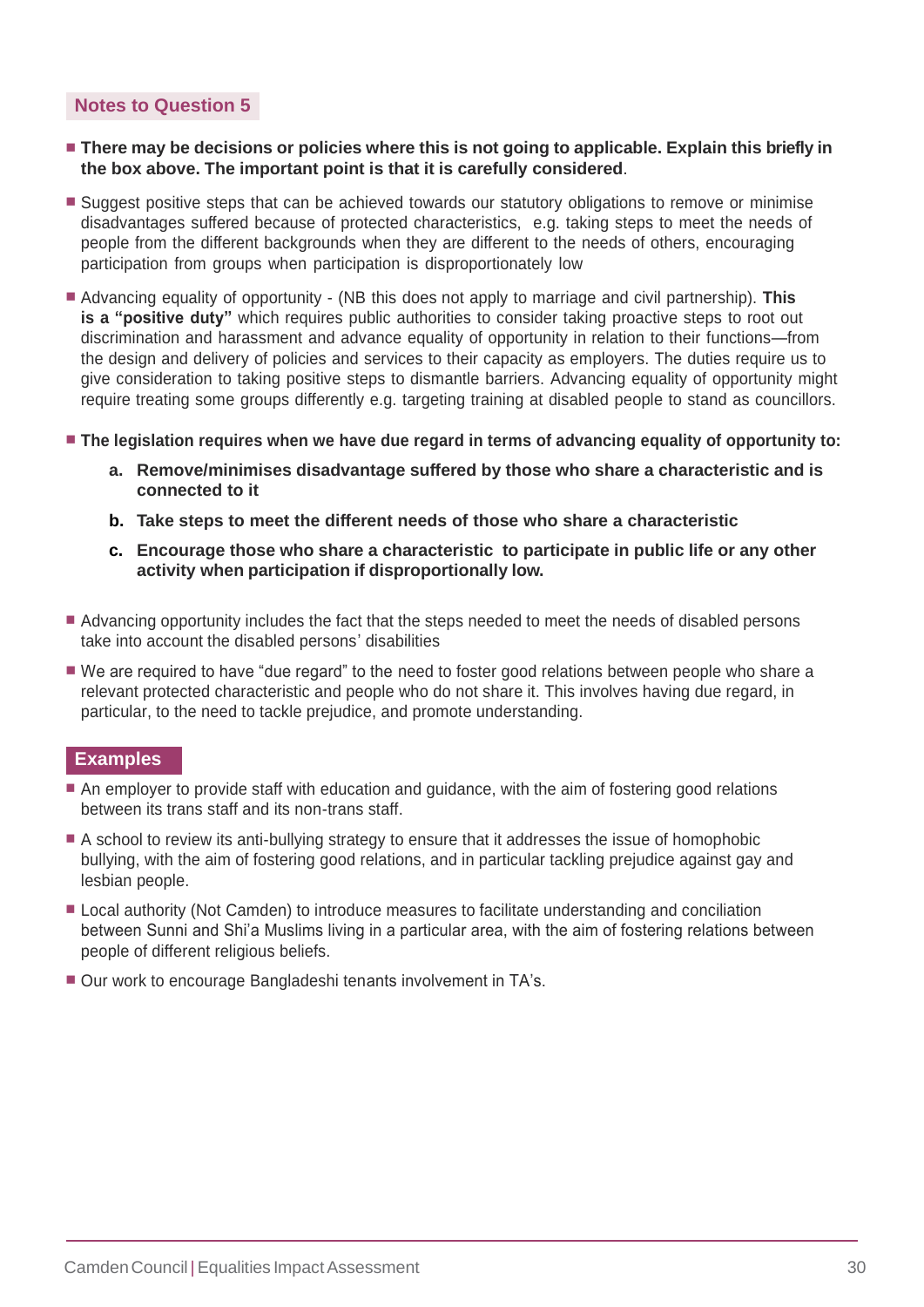| EquIA prepared by:                | George McKenzie                                                   |  |
|-----------------------------------|-------------------------------------------------------------------|--|
| Date:                             | 30 <sup>th</sup> June 2020 (and reviewed/updated in October 2021) |  |
| EquIA checked by:                 | David Morrissey                                                   |  |
| Date:                             | 10th November 2021                                                |  |
| EquIA approved by: Richard Wilson |                                                                   |  |
| Date:                             | 10 <sup>th</sup> November 2021                                    |  |
| (Relevant Director Sponsor)       |                                                                   |  |

# **What to do upon approval**

For organizational change: If your EQUIA relates to internal staff, please send to your HR Business Adviser.

For all other EQUIAs: Please upload onto SharePoint via this link: <http://teams.lbcamden.net/projects/equality/Pages/Home.aspx>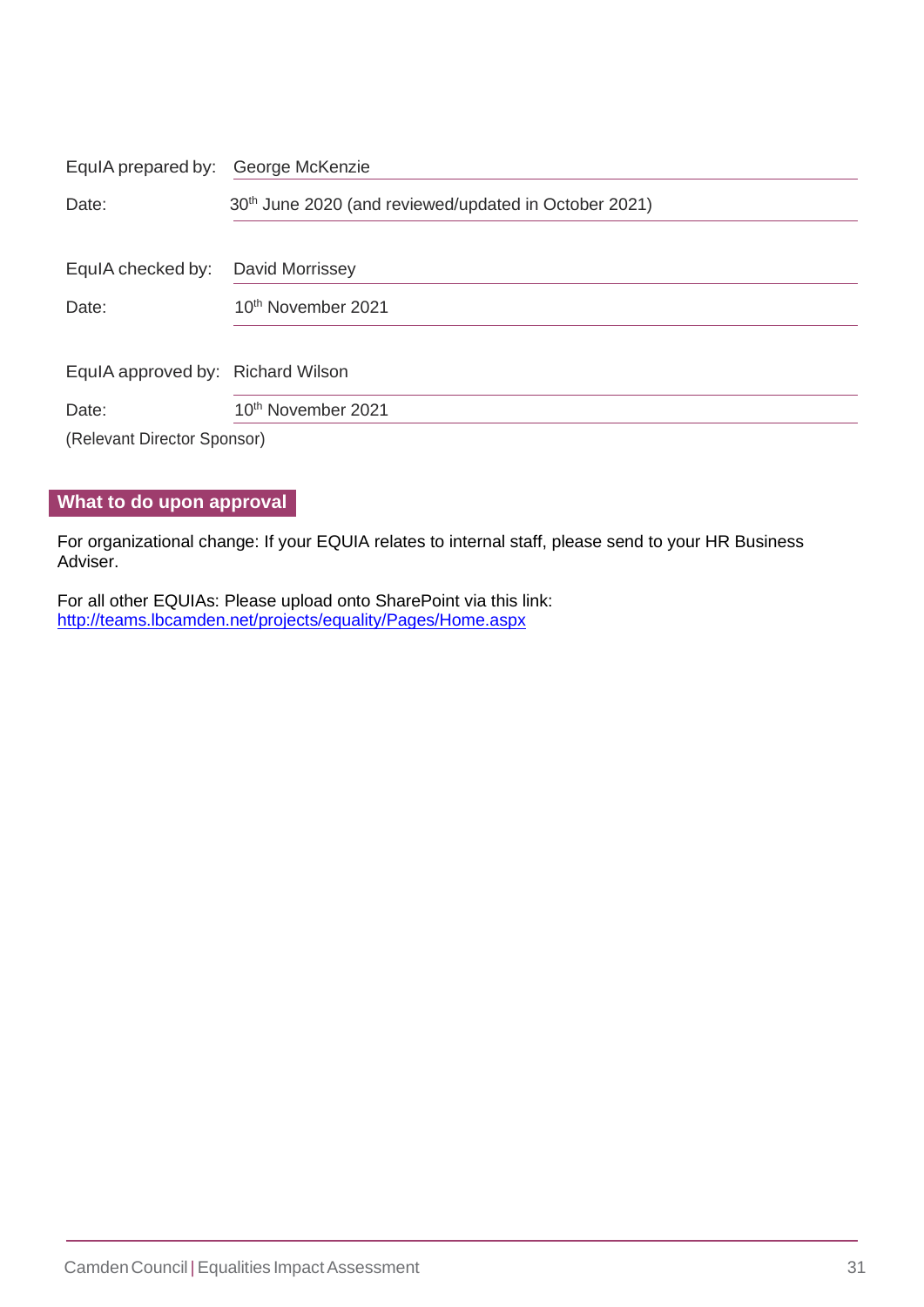# **Explanatory Notes**

# **What is out Public Sector Equality Duty (PSED)?**

Under section 149 all public authorities must, in the exercise of their functions, have 'due regard' to the need to:

- **1.** Eliminate discrimination, harassment and victimisation and other conduct prohibited under the Act; EqA 2010 (section 149(1)(a)).
- **2.** To advance equality of opportunity between people who share a relevant protected characteristic and those who don't; This involves having due regard to the need to:
	- o remove or minimise disadvantages suffered by persons who share a relevant protected characteristic that are connected to that characteristic;
	- o take steps to meet the needs of persons who share a relevant protected characteristic that are different from the needs of persons who do not share it (section 149(4)); and
	- o encourage persons who share a relevant protected characteristic to participate in public life or in any other activity in which participation by such persons is disproportionately low.

**Section 149(6)** makes it clear that compliance with the PSED in section 149(1) may involve treating some people more favourably than others, but that is not to be taken as permitting conduct that would otherwise be prohibited by or under the EqA 2010 (this includes breach of an equality clause or rule or breach of a non-discrimination rule (section 149(8)).

#### **(Section 149(3), EqA 2010.)**

**3.** Foster good relations between people who share a relevant protected characteristic and those who don't (section 149(1)(c)) (which involves having due regard to the need to tackle prejudice and promoting understanding) (section 149(5), EqA 2010)..

#### **Under the Duty the relevant protected characteristics are: Age, Disability, Gender reassignment, Pregnancy and maternity, Race, Religion, Sex, Sexual orientation.**

- In respect of the first aim only i.e. reducing discrimination, etc. the protected characteristic of marriage and civil partnership is also relevant.
- In meeting the needs of disabled people we have a duty to take account of their disability and make reasonable adjustments to our services and policies where appropriate.
- We must be able to demonstrate that we have considered and had due regard to all three parts of this duty. We must also look for anything that directly or indirectly discriminates.